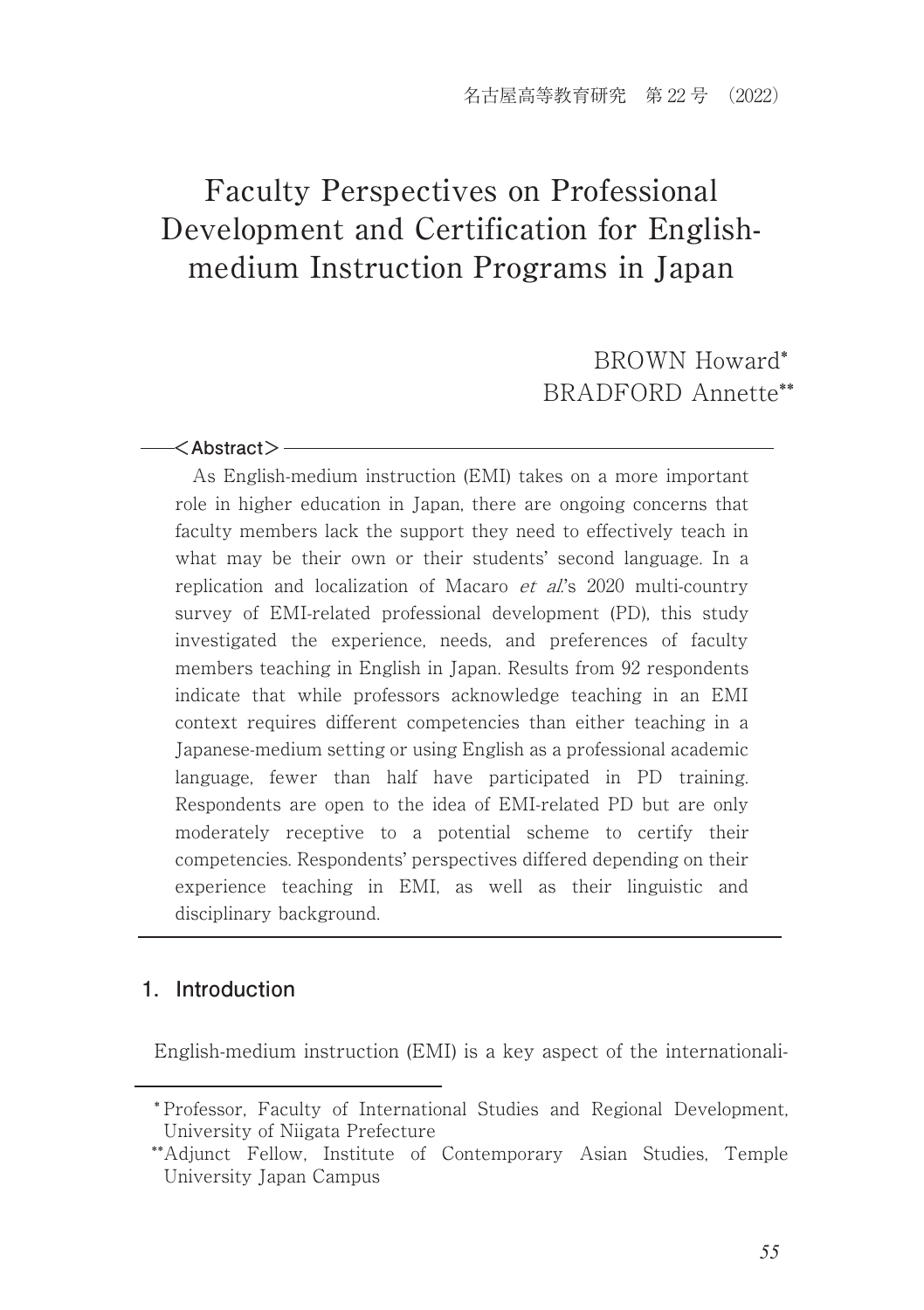zation strategy of many higher education institutions (HEIs) in Japan. As HEIs face greater competition from both domestic and international rivals, EMI is seen as a way to both appeal to international students and as a symbol of academic rigor and internationalization in marketing to the domestic market. However, the rapid growth of EMI programs has given rise to concerns that the faculty members teaching in them are overburdened and lack support (Haines 2017, Sánchez-García and Dafouz 2020).

Professors<sup>1)</sup> teaching in EMI programs may face challenges teaching in their second language (L2) and may feel linguistically unprepared to teach, especially with regard to nuanced language (Airey 2011). A greater challenge often arises when English is the second language of the students. This may represent an issue for both non-native and native Englishspeaking professors, causing difficulties in using precise technical language and passing on the necessary depth of disciplinary knowledge. When EMI classes include students from diverse backgrounds, professors face an additional challenge accommodating differing levels of knowledge in the field, experiences from different academic traditions, and varying expectations based on cultural norms (Bradford 2016, Fortanet-Gómez 2020). The pedagogical approaches and communication strategies a professor could confidently rely on in a primarily first language (L1) context may no longer be sufficient.

The existing EMI research literature often mentions a lack of pre- or inservice professional development (PD) courses available to help professors cope with the challenges of teaching in L2, whether it be their own or their students'. It finds that universities with EMI programs are increasingly providing their faculty members with English language support, but still lack pedagogical training for international EMI classrooms (e.g., Lasagabaster 2018, Sanchez-Pérez 2020). In a 2018 systematic review of EMI in higher education (HE). Macaro *et al.* (2018) even go so far as to say that teacher preparation programs for EMI "simply do not exist" (p. 56). However, in newer work, the outlook is more positive, with a recent surge in the number of studies examining EMI-related PD (e.g., Beaumont 2020, Macaro and Tian 2020, O'Dowd 2018, Sánchez-Pérez 2020).

In one recent study of EMI-related PD, Macaro, et al. (2020) conducted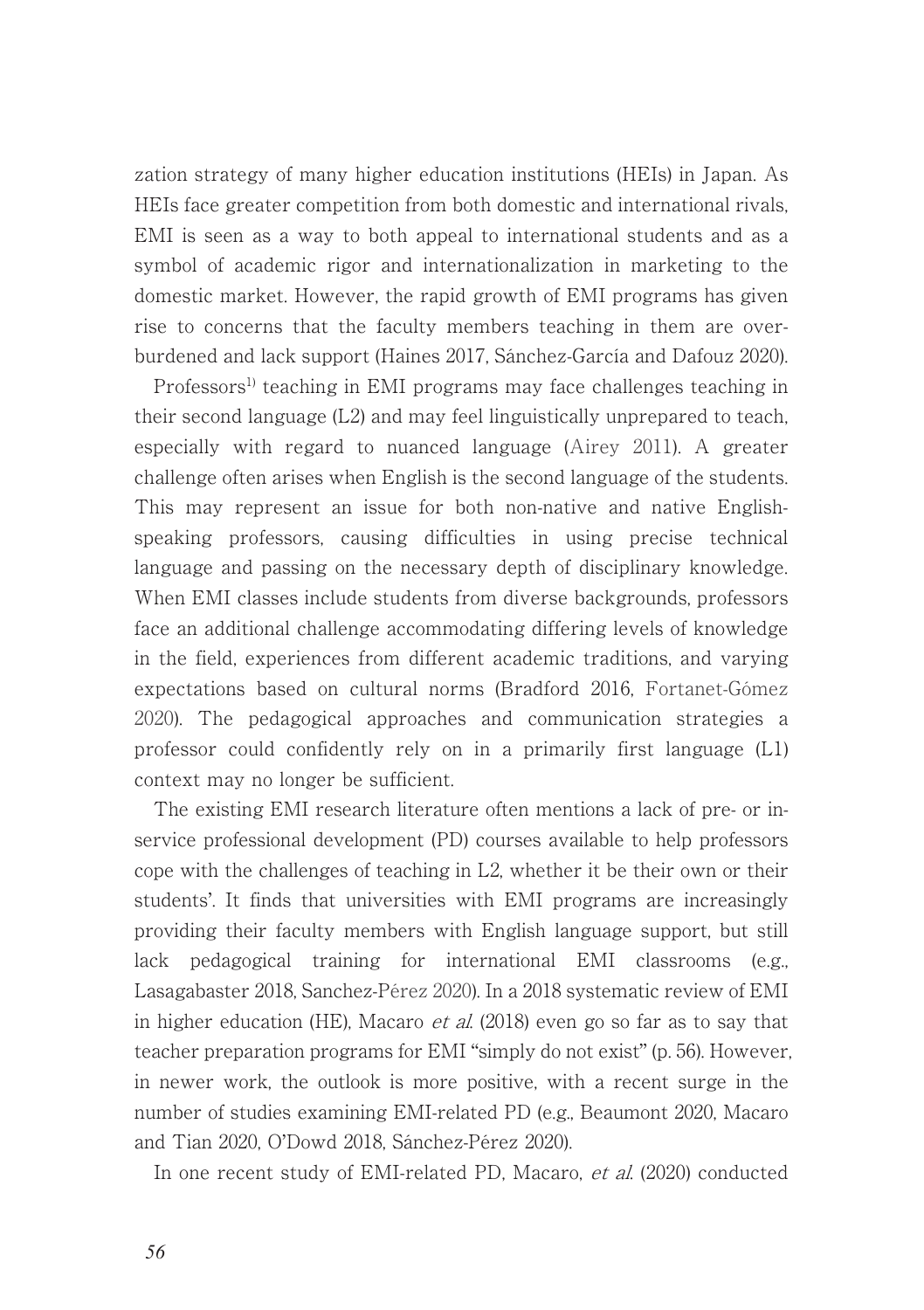a survey of 463 professors teaching in English around the world to investigate the competencies required for EMI teaching and the need for EMI certification. Professors acknowledged that EMI teaching requires a greater range of competencies than just language proficiency; however, only one-third of the participants had undergone PD aimed at developing such competencies. While the respondents were in favor of PD leading to an internationally recognized certification, they were less enthusiastic about actually dedicating time to completing PD. They expressed a clear preference for short intensive PD courses over ongoing training opportunities. Macro et al. (2020) maintain that this preference may be related to a lack of support for PD at the institutional level.

This study offers interesting insights into the real-world situation of EMIrelated PD; however, as noted by the researchers themselves, the scope of the sample was limited. In fact, the study was heavily skewed towards just two countries, Spain and China, with 151 and 133 of the 463 respondents, respectively, coming from these two nations (other participants came from Brazil [5], Italy [30], Japan [20], Mexico [34], Turkey [51], and "other" [39]). Spain and China are both the subject of much EMI research (e.g., Doiz, et al. 2013, Jiang et al. 2019), and the field is in danger of generalization based on findings from these specific contexts. Consequently Macaro et al. (2020) invited future research using the same survey instrument. Given the small number of Japanese participants in this study and considering the important position of EMI in Japanese universities, we felt that this call for research presented an opportunity to investigate the current state of EMI-related PD in Japan. Although PD programs are now commonplace in Japanese universities, we believe there is still a lack of pre- or in-service training to support faculty members with the unique challenges of EMI and the situation merits study. And so, the current study is both a replication and localization of Macaro et al. (2020).

## **2.Background**

#### **2.1 The EMI Landscape in Japan**

Over the past two decades, EMI in Japan has developed as the result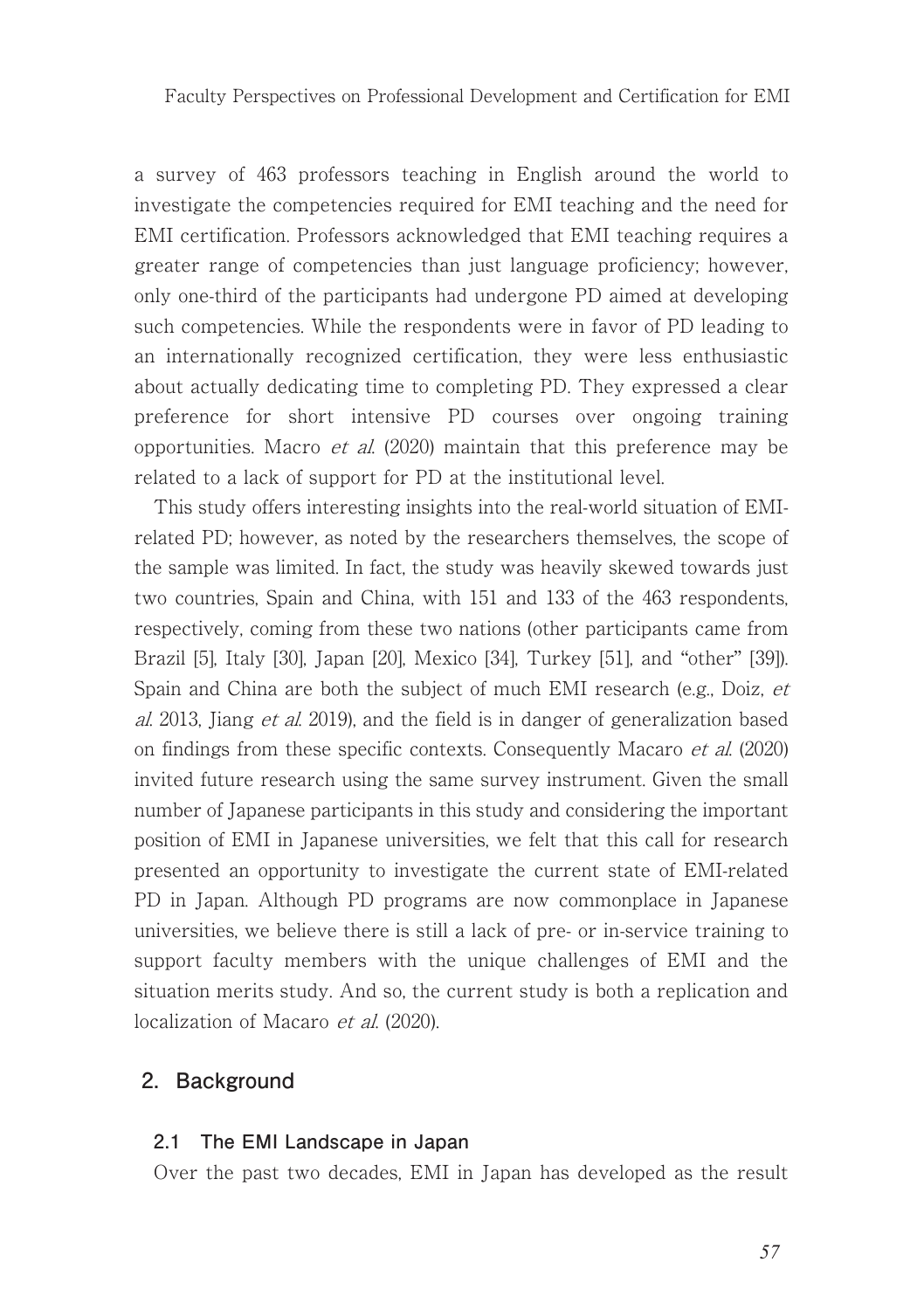of both government incentives and market forces (Brown 2016). The government has encouraged and supported EMI developments, at mainly upper-tier universities, through a series of large-scale funding initiatives, including the Global 30 and Top Global University Projects. The initiatives are part of Japan's overall drive to respond to globalization and maximize its competitiveness on the world stage, and universities have been encouraged to develop fully English-taught degree programs for both undergraduate and graduate students. These programs, though limited in scale, have important prestige value and aid Japanese universities in recruiting international and domestic students (Ota and Horiuchi 2018).

These flagship initiatives have also inspired wider development of EMI courses, largely intended for the domestic student body, at mid- and lowertier universities. In the domestic market, EMI offers marketing benefits when recruiting local students and is part of the government and HE sector's approach to fostering an internationally minded younger generation. Approximately 40% of universities in Japan now offer at least some credits taught in English (MEXT 2020), and as of Fall 2021 there are 87 programs at 39 universities in which students can study their entire undergraduate degree in English.

#### **2.2 Professional Development in Higher Education**

Before delving into the issue of PD for EMI, it is worth reminding ourselves that pre-service pedagogical training and continuing professional development (CPD) are generally not required for teaching in higher education (HE) in any discipline (Greer, *et al.* 2016, Fahnert 2015). There is ever-growing policy recognition of the importance of PD for quality HE and for the competitiveness of individuals and HEIs (see e.g. European Commission 2017). However, it has been noted that such initiatives are often implemented in an "unorganised" and "chaotic" manner and in some areas of the world are "unusual" and "rare" (Land and Gordon 2015: 3). Some nations do mandate PD and may even promote certified qualifications that junior professors must complete before promotion to a higher rank. The UK, Australia, and the Nordic countries are often singled out as such examples (Fink 2013, Oki 2019). Yet, in an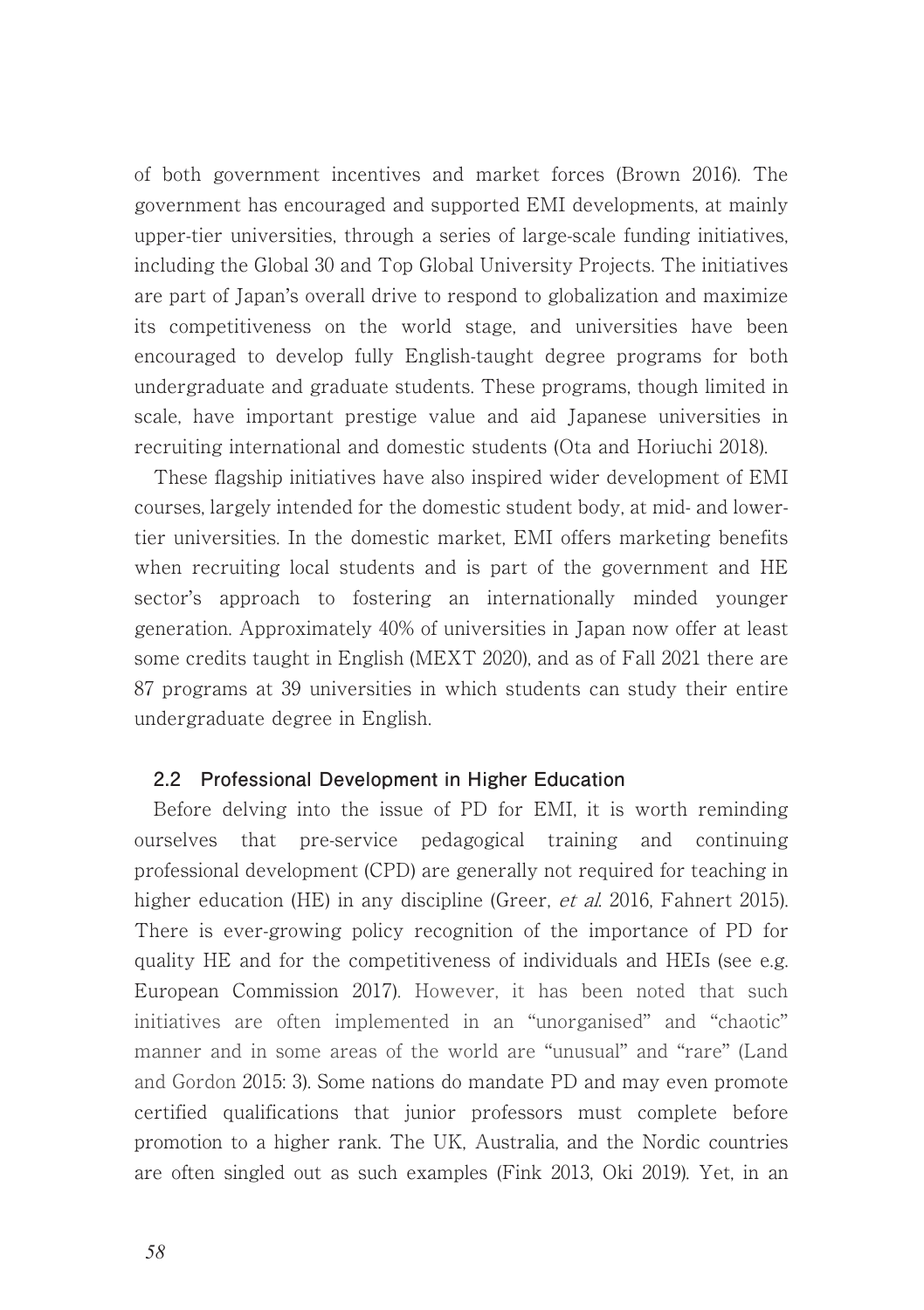international review of PD programs, Fink (2013: 3) remarks that CPD for university professors "remains nothing more than an ideal" in almost all countries. Likewise, in their recent literature review about the PD of academics in Europe, Inamorato dos Santos et al. (2019) found that even when academics are expected to participate in PD to ensure their professional success, they rarely do so, or if so, participate unsystematically, favoring passive unintentional workplace learning. They identified four main obstacles to PD participation: 1) a strong preference for and commitment to traditional teaching approaches, 2) a lack of formal requirements or incentives for developing teaching skills, 3) a lack of time for PD among faculty members, and 4) a lack of financial, organizational, and institutional capacity for creating and implementing effective PD programs (p.13). These themes are likely to resurface in discussions of EMI-related PD.

In Japan, as interest in the quality of university education grew, the Ministry of Education, Culture, Sports, Science and Technology (MEXT) mandated in 2008 that all universities offer PD. Almost 80% of all universities have now established university-wide organizations to promote PD, and faculty participation appears high (MEXT 2020). MEXT (2020) reports that 18.3% of Japan's universities had a 100% full-time faculty member PD participation rate in 2018 and over half (53.4%) achieved participation rates of 75-99%. However, PD often does not have a good reputation among faculty members in Japan, and in discussions on the topic many report that they do not attend the sessions offered by their institutions, or if they attend, they do so out of a sense of duty rather than interest. In a paper about the current status of PD in Japan, Oki (2019) remarks that the movements towards learner-centered teaching and increased quality based on learning outcomes seem to have diminished since PD implementation became mandatory. It appears that the pressures to implement PD and report activities to MEXT may have reduced PD to just another thing faculty members are supposed to check off their to-do list.

There are other indications that PD, particularly pedagogical training, might not be as embedded in Japanese HEIs as MEXT would like. Faculty development (FD, as PD is usually termed in Japan) is often understood to embrace more than the development of teaching ability (Sato 2013).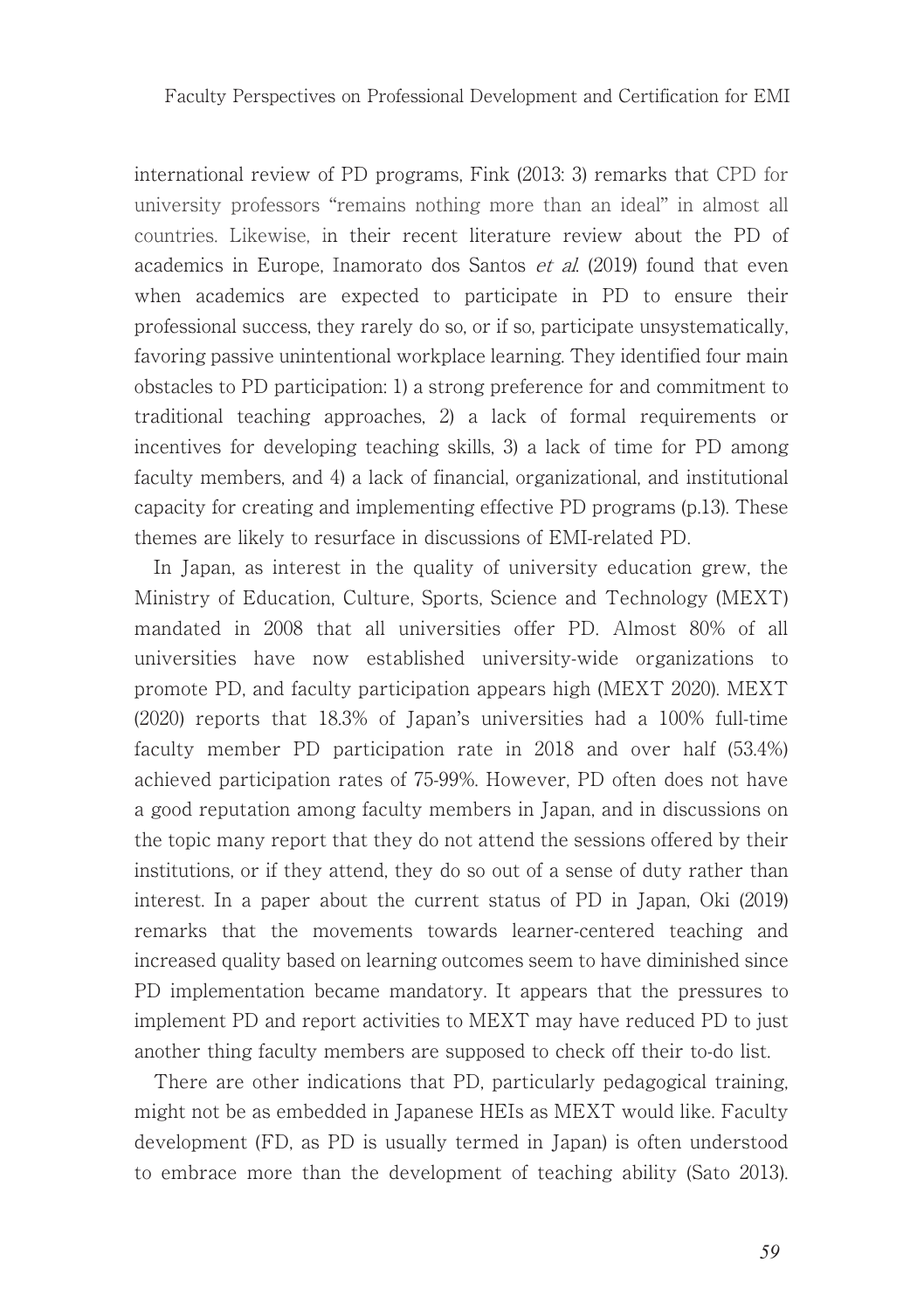Therefore, the PD activities undertaken in Japan range from micro-level workshops, lectures, and study groups (including pedagogical training); to meso-level curriculum and program planning; and to macro-level education organizational training (Oki 2019). Current MEXT data shows that although three of the top five most implemented PD activities may have some sort of pedagogical content (MEXT 2020), the most common activity, undertaken by 64.5% of universities in Japan, is listed by MEXT as "lectures and symposia that exclude [educational methods, active learning training, class evaluation, and classroom visits by other faculty members]" (p. 44).

Furthermore, PD activities are usually carried out internally without the guidance of outside experts, a practice which puts Japanese HEIs at risk of missing out on new innovation (Roloff Rothman 2020). The usual Japanese practice of rotating committee member positions for things such as FD adds to this issue as those temporarily in charge of training may be less likely to engage with the wider community of PD practitioners in Japan or internationally (Sato 2013). As the current study also examines pre-service PD, it is important to note that in 2019 MEXT announced that doctoral programs in Japan should establish training programs in university teaching (Kurita 2020). However, the fruits of this mandate have yet to be seen and 'pre-FD for graduate students' (pre-service training) is presently the least implemented activity on MEXT's PD list, carried out by only 3.9% of institutions. National certification for teaching in HE in Japan is not offered.

#### **2.3 Teacher Preparation and Certification for EMI**

An enduring theme throughout much of the research about EMI-related PD is the problematizing of the linguistic abilities of EMI professors. EMI professors might comment that they are not bilingual (Dafouz 2018), or that they cannot improvise and clearly express their subject matter in English (Airey 2011). In addition, when seeking out or talking about PD, those teaching in English tend to narrow their focus to language proficiency at the expense of pedagogical skills, with many EMI professors unsure of which aspects other than language might constitute training for EMI (Bradford 2019, Chen, et al. 2020). Research shows that PD for EMI is often not made use of by many professors as they assume it to be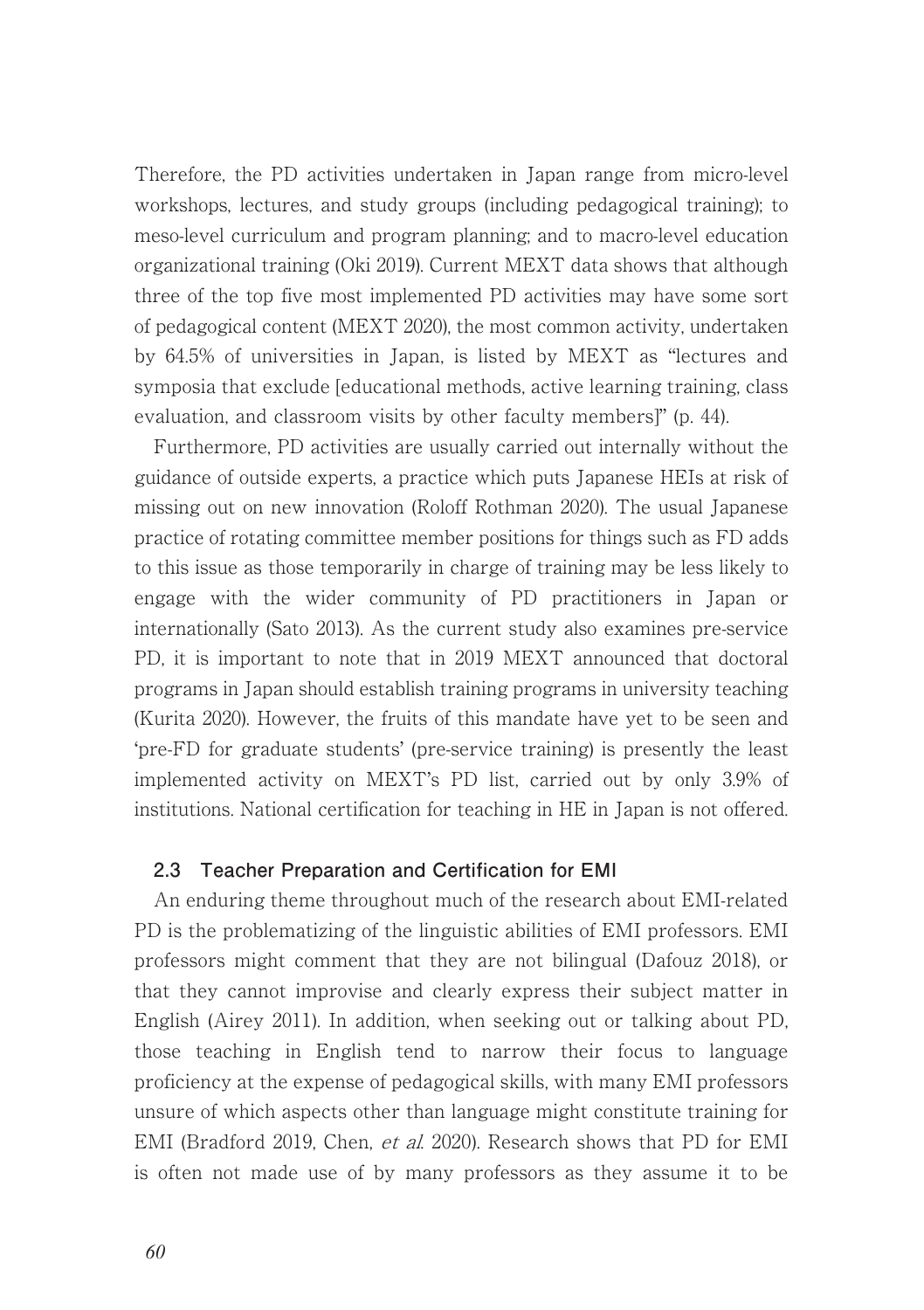centered on English language training, and this is not attractive to faculty members who believe they already possess sufficient language ability to teach in English (Bradford 2015). Indeed, EMI training programs often do focus on language proficiency. In a study examining the training and accreditation of EMI lecturers at 70 European universities, O'Dowd (2018) found that the majority of PD programs surveyed (77%) contained language skill instruction. Only about half (54%) provided supervised feedback on teaching practice. O'Dowd comments that these findings "appear to confirm a commonly held belief in university education that language proficiency in itself is sufficient for teachers to teach subjects through another language" (2018: 7).

Despite this focus on linguistic issues, the EMI research community and many PD program developers recognize the importance of pedagogy and cultural awareness in facilitating learning in the EMI classroom (e.g., Bradford 2019, Fortanet-Gómez 2020, Sánchez-García and Dafouz 2020) and training programs that include such elements do exist. Costa (2015) surveyed training courses for EMI in Europe and found that despite a scarcity of PD courses overall, over half in her study (n=11) were aimed at developing methodological and pedagogical approaches in addition to linguistic competencies. These courses focused on such things as comprehensible input for EMI, presentation skills, facilitating student notetaking, teacher talk, writing skills for teaching in English, and practice teaching. In both Costa's survey and the more recent volume on teacher training for EMI in HE edited by Sánchez-Pérez (2020), Spain stands out as a leader in research and practice in PD for EMI. Spain's strong secondary school CLIL programs have led to the development of a number of EMI PD programs that accommodate both secondary school and university teachers.

Research carried out in Europe shows that most PD for EMI is offered by individual institutions (Costa 2015). Some of these institutions provide certification for their professors; however many rely on professors' linguistic and teaching competences to be verified by their previous work rather than through formal assessment (O'Dowd 2018). The majority of participants (85%) in O'Dowd's (2018) study reported having to reach a certain benchmark for English proficiency (ranging from Common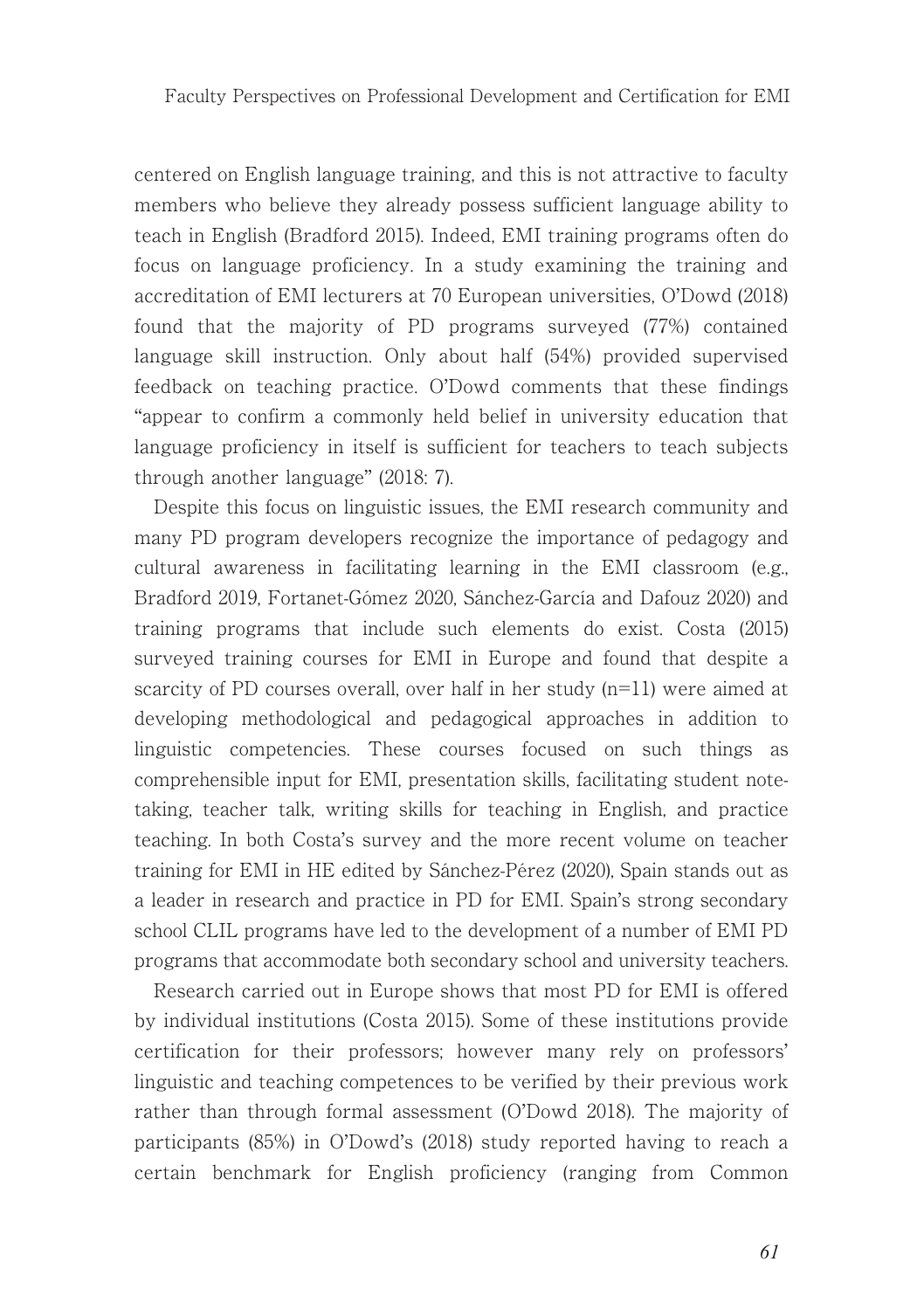European Framework of Reference [CEFR] B2 to C2), but far fewer reported having to certify their methodological skills (40%). Here professors reported divergent practices ranging from extensive evaluation of previous experiences to simple attendance at PD courses.

In addition to institutional programs, there are PD programs that are designed to be taught by external trainers either online or in-situ for professors from various HEIs and these offer certificates of completion, for example, Cambridge Assessment's 40-hour course and Oxford EMI's tailored 2-day to 2-week courses. There are also a growing number of MOOCs (Massive Open Online Courses) focusing on EMI, for example, those offered by the University of Southampton, the University of Barcelona, and the University of Tokyo. Macaro et al. (2020) draw attention to potential issues with EMI certification from these types of programs, stating they often provide only a baseline introduction to EMI competencies, and are offered "with (presumably) little awareness of local factors" (p. 147). However, we argue that in the face-to-face and online synchronous programs at least, there is much room for customization and localization. We acknowledge that if cross-national or international certification for EMI is to be a goal, the field of EMI still has a way to go in reaching consensus as to what the standards should be. At the same time, as Sánchez-García and Dafouz (2020) point out, it is crucial to take into account local ways of teaching and learning when implementing and certifying teacher education programs.

In Japan, Kuwamura (2019) identified a lack of pedagogical knowledge and a need for PD opportunities as one of the main concerns among faculty members teaching EMI classes. He found that a majority of faculty members, more than two-thirds of his sample, had not taken part in EMIrelated PD activities. However, PD for EMI is slowly becoming more widespread, and despite studies showing that faculty members perceive it to be about English language training (e.g., Bradford 2019), there is a small body of literature reporting on PD programs that encompass pedagogical and cultural issues. For example, Horie (2018) describes the development of a faculty support handbook that occurred in 2007, just before the first of the large-scale government initiatives to promote EMI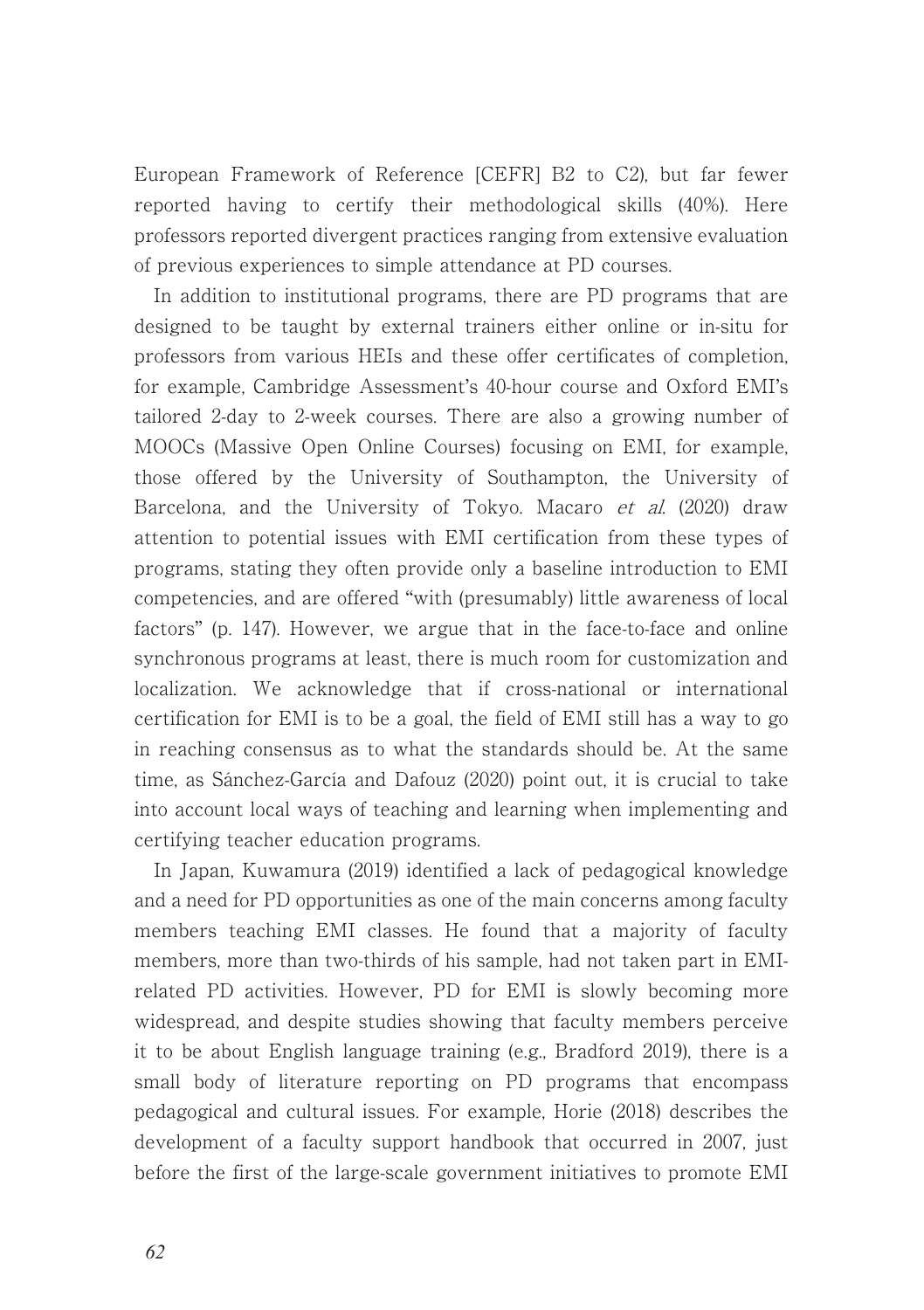in Japan was implemented. The project team found that Japanese professors were confident in their own English proficiency but felt uncertain about ensuring their students' uptake of the academic content. Thus, the subsequent handbook (Nakai 2008) focused on pedagogical approaches for effective teaching. Another such handbook was compiled by the University of Osaka for use among its faculty members as they embarked upon a fully English-taught degree program. It addresses such practices as scaffolding, instructional methods, and assessment and was subsequently expanded to include reflections from EMI professors teaching in the program and published as a guide for those outside of the university (Yamamoto and Bysouth 2015).

As in Europe, most EMI-related PD in Japan is done in-house by universities for their own professors. One such program that has received a lot of research attention is the Global Faculty Development training offered by Kansai University (Belarga 2019, McCarty 2020, Rakhshandehroo 2020). This program consists of workshops and one-toone sessions which cover such topics as presenting in English, English skills development, and collaborative online international learning (COIL). While the participants generally report finding these PD activities engaging, the program suffers from a lack of clear goals with regards to its content and target audience (Rakhshandehroo 2020). English language professors have commented that they are unsure if the program is the right place for them even though they feel part of the university's EMI effort. This finding finds agreement in Roloff Rothman's (2020) study of programs conducted in English. She points out that it appears most such PD is targeted towards Japanese faculty members with little confidence in using English, and not towards multilinguals fluent in English or those for whom English is their first language.

Japan's leading university, the University of Tokyo, has targeted a broader audience for its EMI PD. It established the Professional and Global Educators' Community which provides workshops and online courses (including MOOCs about the use of English in academic settings) and it started the Global Faculty Development Initiative to provide training for its instructors who offer courses in non-Japanese languages. Both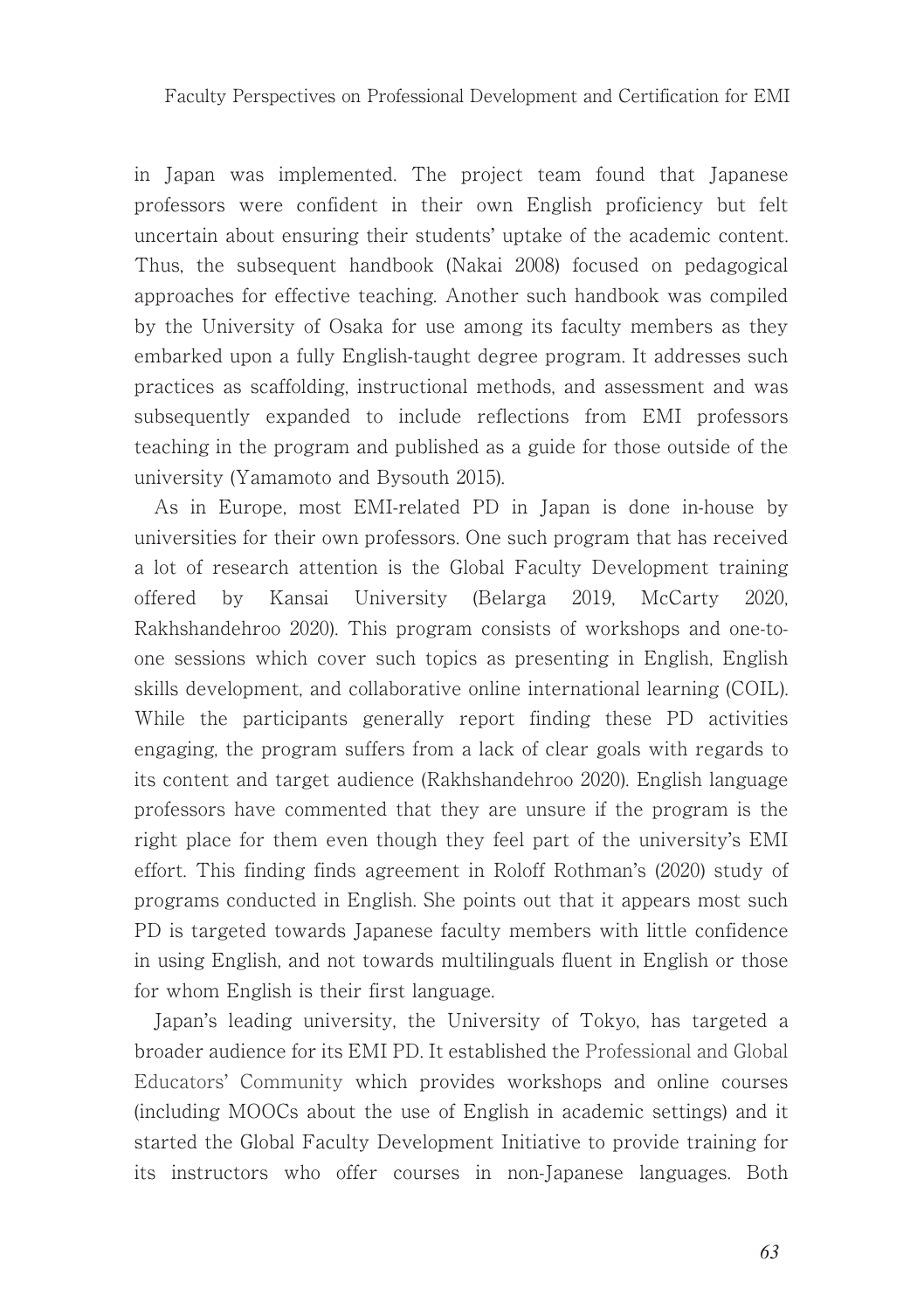programs are designed primarily for those at the university of Tokyo but create opportunities for engagement with those outside of the university. Sadly, as project funding came to an end, certificates of completion are no longer available for the MOOCs.

Some universities in Japan take a different approach to EMI-related PD. Rather than developing programs in-house, they provide opportunities for professors to travel abroad to take part in intensive PD courses or invite experts from overseas institutions and training companies to offer PD on campus. In some cases, faculty members join commercially available programs using their own funds. However, reporting is scant as to how widespread these PD activities are.

## **3.Definitions**

Exact definitions of EMI are disputed and the boundaries between EMI and related approaches, such as content-based instruction (CBI) or content and language integrated learning (CLIL), are somewhat fluid (Dafouz and Smit 2020, Richards and Pun 2021). While an inclusive definition of EMI could conceivably include both of these, this study is focused on the needs and attitudes of university faculty teaching their content specialist courses in English. Therefore, we used a rather narrow definition to bound our data. For this paper, EMI is defined as the use of the English language to teach academic subjects (other than English itself) in countries where the majority of the population does not have English as their first language (Brown and Bradford 2017).

Despite plenty of research about effective HE teaching methods (see Devlin and Samarawickrema 2010), the definition of PD in HE is also unclear (Inamorato dos Santos et al. 2019). However, many believe that pedagogical training has a positive effect, especially for those new to teaching (Ödalen, et al. 2019) and internationally, many PD programs for HE tend to focus on college teaching and student learning, promoting student-centered, active learning approaches (Fink 2013). That said, PD can cover different skills and may be intended to achieve various results. In addition to pedagogy, it could also target, for example, a professor's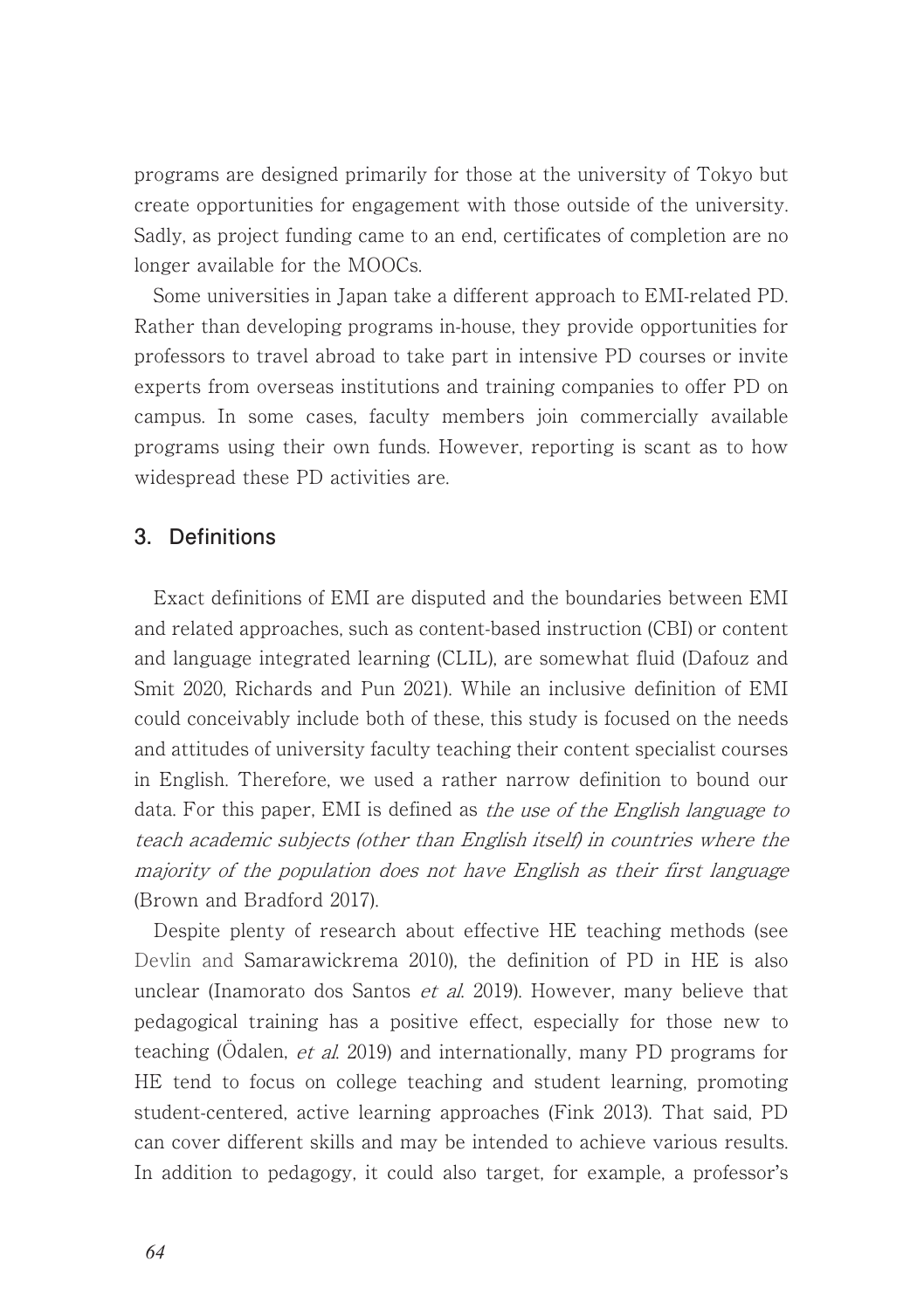subject content expertise or their approaches to knowledge acquisition. PD could be structured in an organized training program or gained informally through conversations with colleagues. Furthermore, it could be directed not only at individual teachers but at departments or institutions to encourage organizational change (Inamorato, et al. 2019, Oki 2019).

With a fluid definition of EMI and numerous activities that can comprise PD in HE, it is perhaps inevitable that there is little consensus over the most effective ways to provide PD for EMI. Macaro et al. (2020) state that this consensus can only be achieved if the competencies that professors need to effectively teach their classes in English are defined. However, as the make-up of EMI classrooms can vary so greatly, defining these competencies is extremely context dependent. Hence, in our study, we sought to elicit the respondents' own ideas as to what should compromise PD for EMI and did not provide a definition of PD or of the competencies needed to effectively teach in EMI classrooms.

The lack of clarity surrounding the competencies required to teach effectively in EMI contexts naturally raises questions as to the content of any potential certification scheme for EMI professors, not least because both classroom language and teaching traditions vary by discipline (Dimova and Kling 2018). In our study, we provided respondents with a broad definition of certification to elicit their perspectives on the topic, but we did not provide examples of the type of assessment that certification might entail. We defined certification as an official qualification given to an individual which provides evidence of a competence to teach a particular subject and in a particular way.

## **4.Research Questions**

With this background in mind, we adapted the research questions investigated by Macaro *et. al.* (2020):

- 1. What evidence is there that professors in HE have taken part in PD courses in EMI?
- 2. Do EMI professors consider that teaching through English involves different competences to teaching via other L1 languages?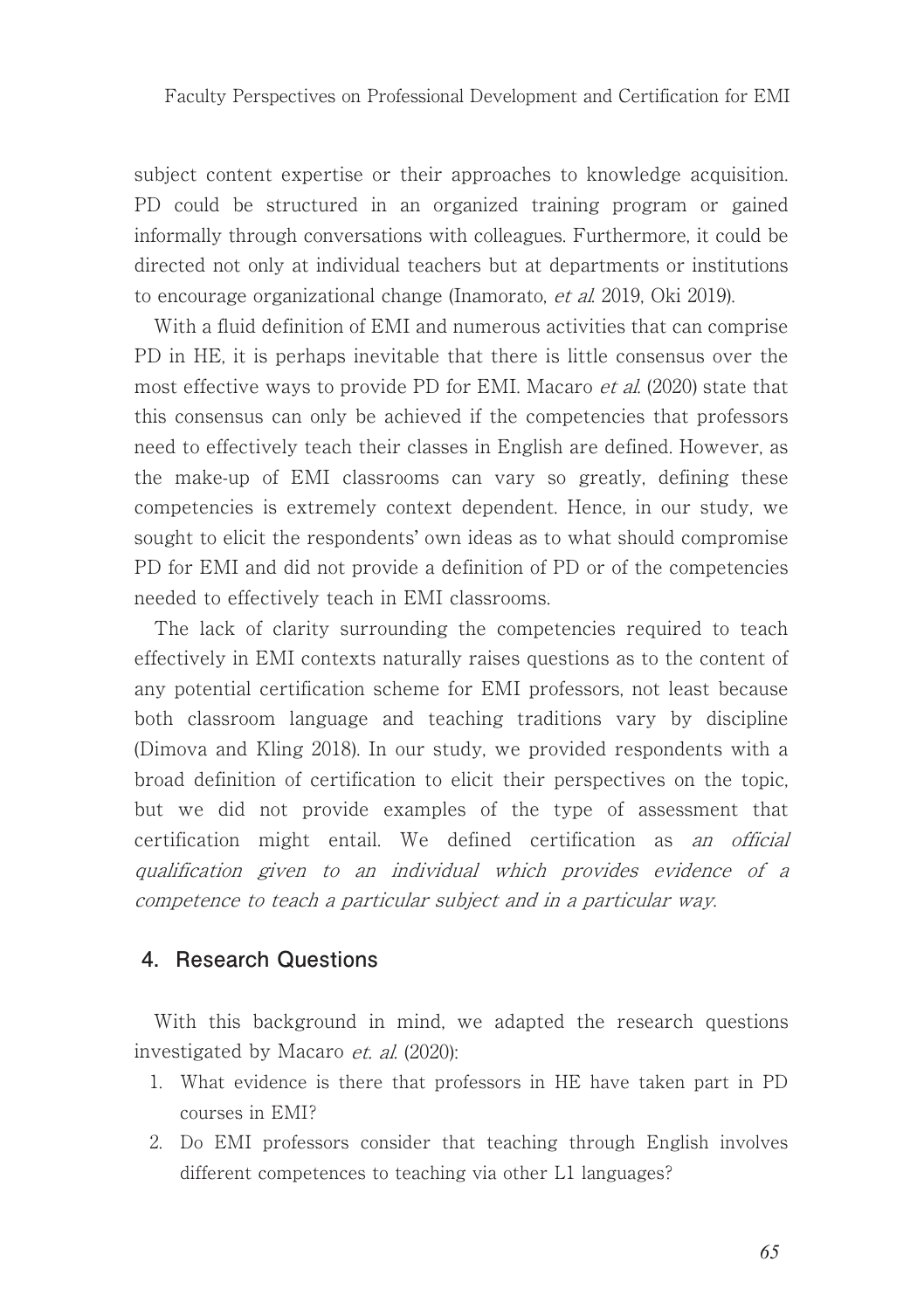- 3. To what extent do professors consider potential teacher certification important, and at what level (personal, institutional, national, international)?
- 4. What form do professors want PD or certification to take?

### **5.Methodology and Participants**

As this study is a replication and localization of Macaro et al. (2020), we followed the same quantitative research design, with certain adaptations to suit our context in Japan and with the addition of qualitative interviews to add depth to our findings. With permission from the researchers, we tailored the original survey instrument based on knowledge of the HE system and PD practices in Japan and piloted it with colleagues. The final survey consisted of 25 multiple choice, five-point likert-scale, and openended items. Information about the purpose and aims of the survey was provided in English and Japanese so that potential respondents were fully informed and to minimize chance participation by non-eligible subjects. 2)

The survey was distributed via direct appeal to our personal professional networks, via email and social media, and through snowball sampling. Professors working in EMI degree programs who could be identified via their HEI faculty profiles were also contacted directly. The resultant sample therefore includes those teaching in degree programs fully taught in English and those working in EMI programs that form only a part of a student's otherwise largely Japanese-medium bachelor's degree. However, it is likely that only those with a high level of interest in EMI chose to take part in the project. Participants are employed across the three types of university in Japan (prefectural / municipal 12%, private 44.6%, and national 43.5%) and data from the open-ended questions show that they hail from at least 19 different HEIs.

Interviews were conducted via the Zoom platform with five participants chosen from among those who volunteered to take part in follow-up discussions. The interview participants represent linguistic and disciplinary diversity (see Table 1 for interviewee profiles). The interviews were semi-structured. An interview guide was created based on items of interest from the survey and then individually tailored to each participant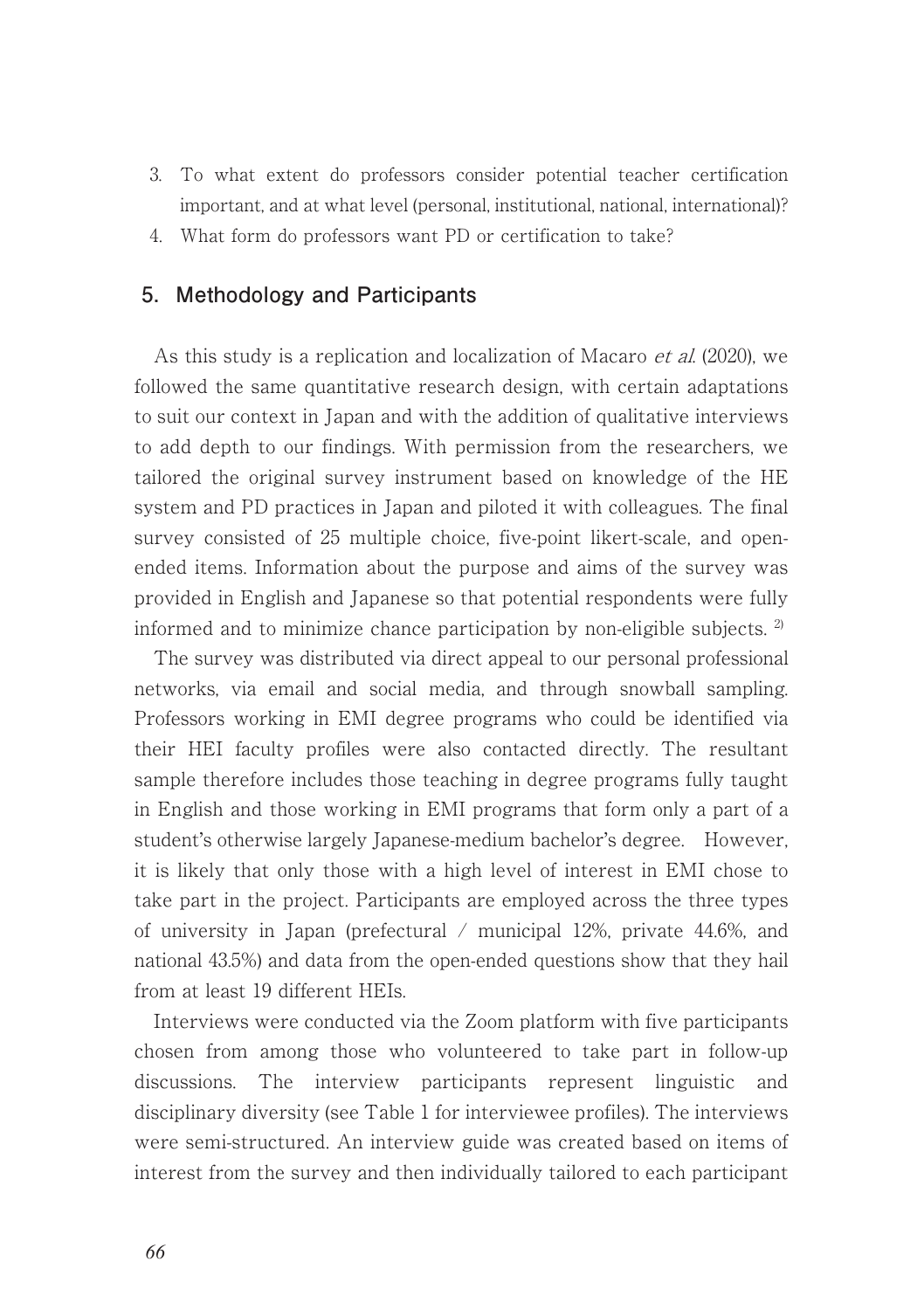| Name        | $_{\rm L1}$     | EMI<br>discipline | Length of time<br>teaching via EMI | Received<br>EMI PD | Confidence<br>level in EMI |
|-------------|-----------------|-------------------|------------------------------------|--------------------|----------------------------|
| Professor A | Other           | SocSci            | 5-10 years                         | Yes                | Confident                  |
| Professor B | <b>Japanese</b> | LangFoc           | $10 <$ years                       | Yes                | Somewhat<br>confident      |
| Professor C | English         | Hums              | $10 <$ years                       | Yes                | Confident                  |
| Professor D | <b>Japanese</b> | SocSci            | $10 < \text{years}$                | Yes                | Somewhat<br>confident      |
| Professor E | Other           | Hums              | 5-10 years                         | Yes                | Confident                  |

Table 1 Interview Participant Profiles

based on their comments from the open-ended items.

Source: authors

Macaro et al. (2020: 148) noted the "still fuzzy nature of EMI as a concept", when revealing that they had to eliminate 141 English language teacher respondents from their study. With this in mind, we attempted to target only EMI professors, and not those who teach English language courses, by giving information about the study, providing our definition of EMI, and furnishing examples to illustrate our interpretation of what constitutes an EMI professor in the preamble of the survey in both English and Japanese. Of a total of 97 responses, we eliminated one respondent that stated they taught entirely English language classes, and a further four who demonstrated the "fuzziness" of EMI understandings by listing only English as a foreign language (EFL) and English for Academic Purposes (EAP) classes when describing the classes they teach. This left a total of 92 valid responses.

We categorized the subjects taught by respondents into the broad disciplines of social sciences (SocSci), humanities (Hums), natural sciences (NatSci), and engineering (Eng) according to the guidance of the American Academy of Arts and Sciences (2020).Following Macaro et al. (2020), we created a language focus (LangFoc) category for subjects such as applied linguistics, translation studies and intercultural communication as although the primary objective of these classes is not to teach language, the course instructors may have language-focused training which would affect their perceptions of EMI. Some respondents taught subjects in more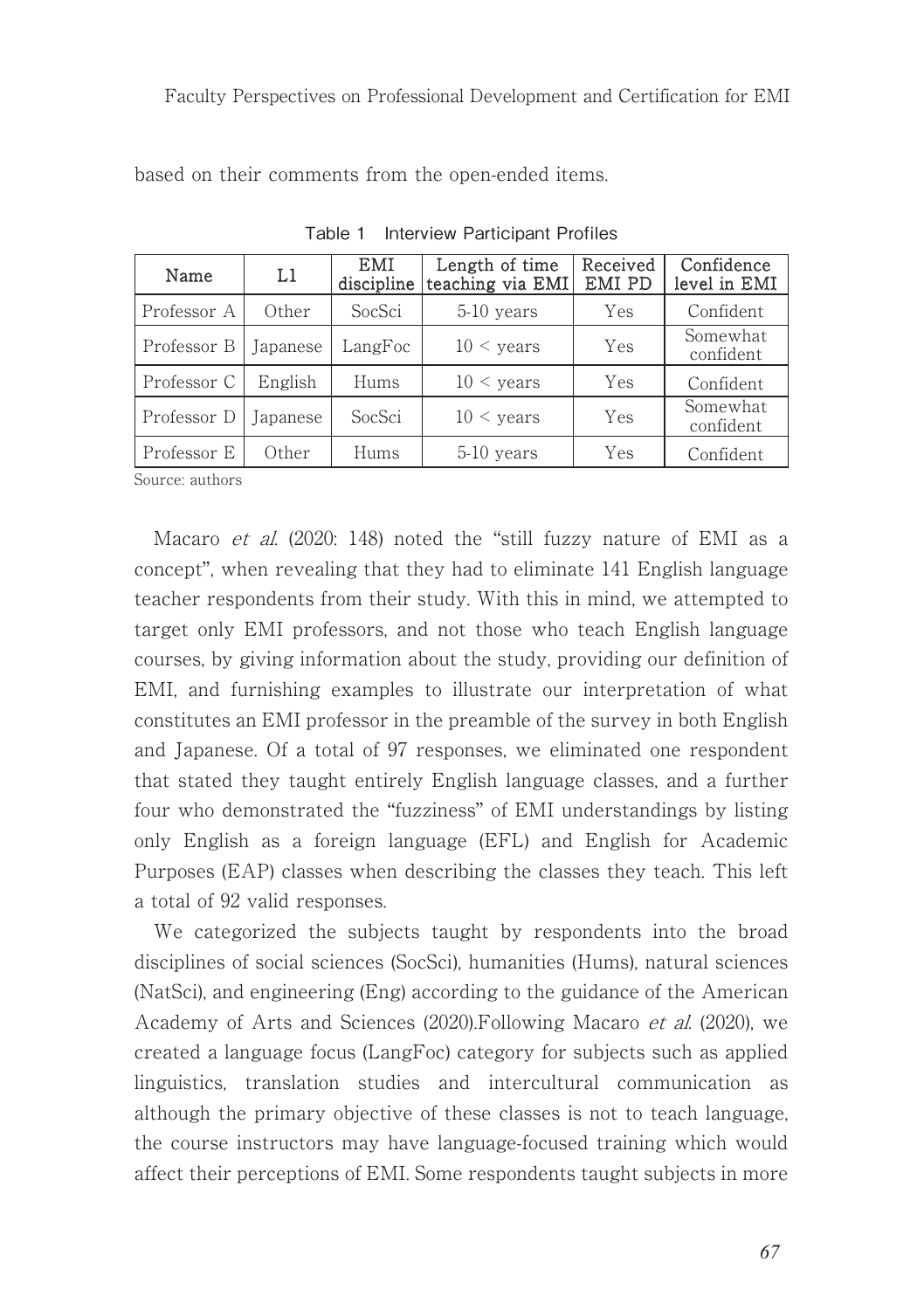than one discipline and were therefore counted in each category. Most of the respondents taught subjects in the social sciences (49) and humanities (32), with fewer teaching language-focused courses (15). Engineering (9) and natural sciences (5) were not well represented. This likely reflects the researchers' personal networks but is also indicative of the fact that nondegree EMI programs most often focus on social sciences and the humanities (Brown, 2016). Also, there has been a recent growth in social science and humanities undergraduate EMI degree programs in Japan.

As EMI programs in Japan are often predominantly taught by Japanese nationals in some university departments and international faculty members in others (Brown 2016), we want to draw attention to the perspectives of professors with different language backgrounds. Thirty seven respondents have Japanese as an L1, 29 have English L1 and 26 are from other L1 backgrounds including native speakers of the following languages: Romanian (3), Indonesian (2), Dutch (2), Spanish (2), French (2), Greek (1), Afrikaans (1), Portuguese (1), German (1), Bengali (1), Swedish (1), Chinese (1), Kazakh (1), Filipino (1), Turkish (1), Asante Twi (1), Italian (1), Ukrainian (1), Russian (1), and both Swedish and Spanish (1).

Survey data were entered into MAXQDA 2020 and analyzed by two independent researchers. The sample size proved too small to ascertain if there are significant statistical differences among participants based on disciplinary, or language background or other demographics. Therefore, descriptive statistics were extracted from the quantitative data and are reported below. The qualitative survey responses and interview transcripts were analyzed through a process of coding and consolidation of themes, as recommended by Kvale (2008). Open-ended comments from the survey items are reported alongside interview data in the following results section. Survey respondents are denoted by the term

"respondents" and their L1 and EMI discipline are displayed next to their comments. Interview participants are referred to as "interviewees" or by their pseudonym as noted in Table 1.

We believe that this localized replication of the Macaro *et al.* (2020) study adds valuable results to the worldwide picture of EMI PD being developed. An acknowledged limitation of Macaro *et al.* (2020) was the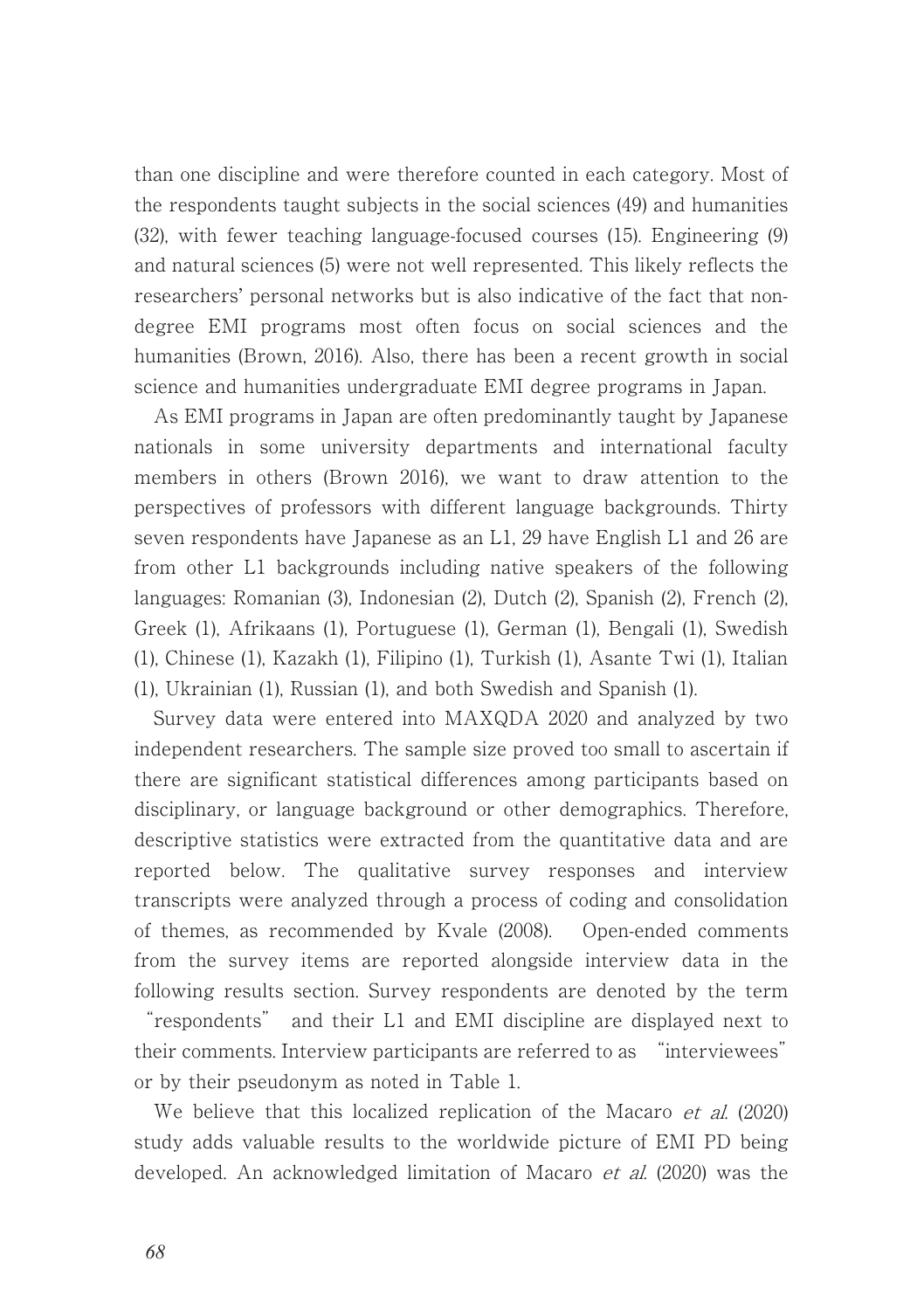small number of countries surveyed, therefore we seek to expand its reach. Consequently, our research design necessarily remains similar to this previous research. However, we recognize that this cannot give full qualitative insight into PD for EMI in Japan. Past EMI research about Japan and our analysis presented below both raise issues pertinent to our context that we did not have sufficient data to investigate. For example, we note that a number of professors teaching in EMI programs may have had English-language teacher training prior to teaching EMI classes, also power imbalances in relation to the part-/full-time professional status of EMI professors or the rank of their institution, or even the status of the EMI program itself within the university will all no doubt affect perceptions about PD needs and participation. We look forward to future studies that can delve deeper into these topics.

## **6.Results**

## **6.1 Research Question One**

The first research question seeks to gain context for exploring EMI teachers' views about PD for EMI by finding out how many respondents have undertaken some form of PD to help improve their teaching through the medium of English. Results indicate that in-service PD is much more common than pre-service training. Only 19.6% of respondents reported they had taken part in pre-service training; however, the number of people who had taken part in training since they started teaching at a university was unexpectedly high, at 45.7% (Table 1).

| Type of Training | Completed | Did not complete | Unsure |
|------------------|-----------|------------------|--------|
| Pre-service      | (19.6)    | (706)<br>65      | (9.8)  |
| In-service       | .457      | (489)            | (5.4   |

|  | Table 2 Participation in pre- and in-service training for EMI |  |  |  |  |  |  |
|--|---------------------------------------------------------------|--|--|--|--|--|--|
|--|---------------------------------------------------------------|--|--|--|--|--|--|

䈜 frequency, % shown in brackets

Source: authors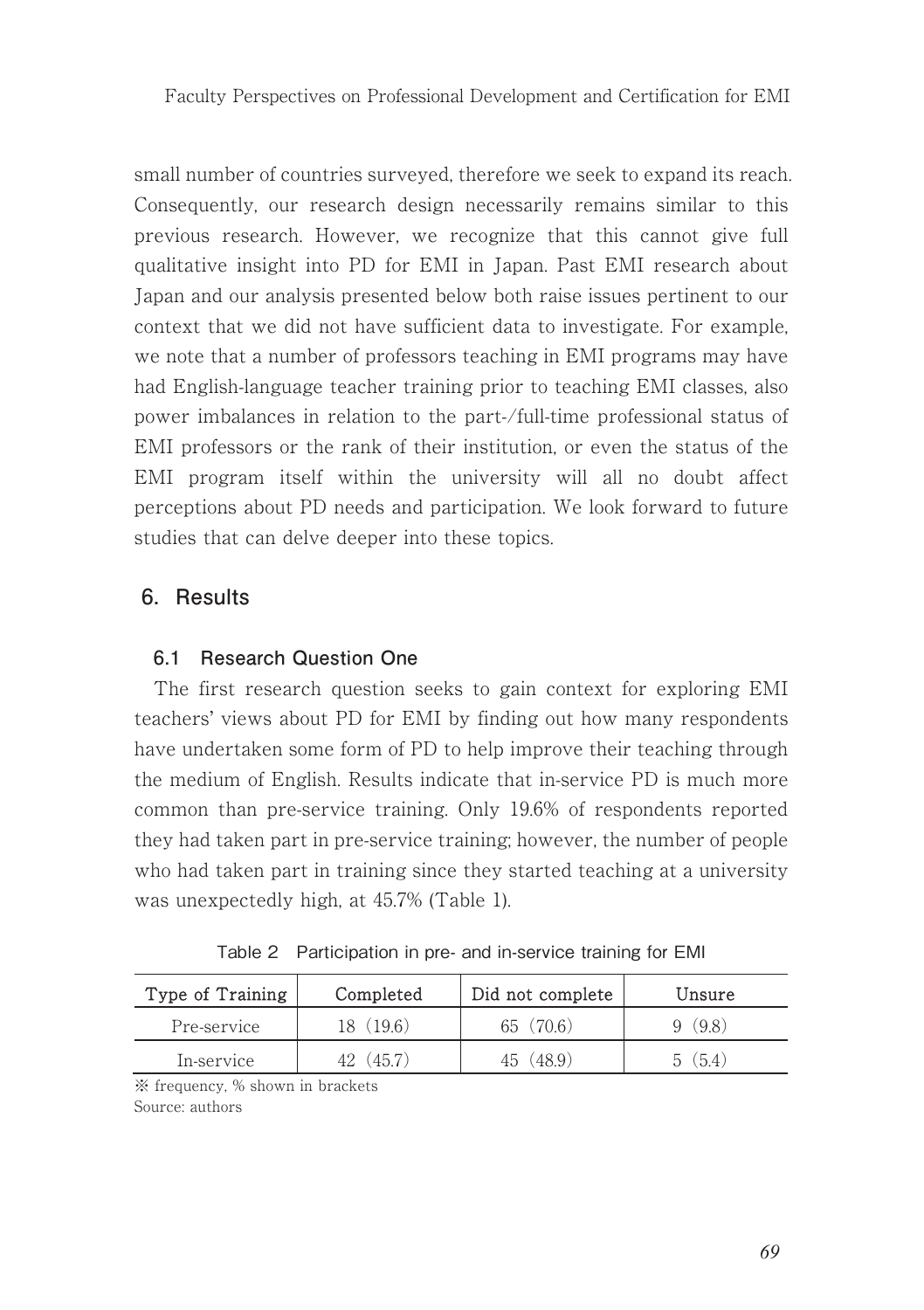The most common type of pre-service PD (n=7) was teaching methodology courses taken as part of a graduate program, though these courses did not focus on EMI per se. Only two respondents specifically mentioned EMI, one having learned about it as part of their PhD program (L1=German), and one having completed a three-day intensive EMI workshop (L1=Spanish). Among respondents who have completed inservice training, 19 attended in-house PD events/workshops offered by their own universities, while five received training conducted in Japan by foreign universities or private training companies based abroad. Only two reported attending PD courses abroad. Some respondents (n=9) also reported finding their own PD opportunities, including pedagogy workshops at conferences, online training, advice and resources online, or support from colleagues. Professor A exemplified this group, noting in an interview that professional development is not something he expects the university to provide since advice about teaching methods is "only a Google search away."

In our sample, Japanese L1 respondents were more likely, though only slightly, to have attended PD events. Among the 18 respondents who had attended pre-service PD activities, proportionally more had Japanese as their  $L1(n=8)$ . However, it is interesting to notice that all eight of these respondents completed their graduate studies in English. This implies that Japanese graduate students abroad have access to and make use of PD in English. PD opportunities are not yet widely available to graduate students domestically. While 45.7% of the entire sample attended inservice PD events, attendance was higher among Japanese professors (51.4%) and lower among professors who reported that their L1 was English (41.4%) or other (42.3%). Some international faculty members commented that their universities offer PD for EMI, but they have not attended as they felt it was intended for Japanese faculty members. There were also several respondents who attended training about general teaching skills. This is likely applicable to EMI classes, though not specifically aimed at such. These responses demonstrate the point about the fuzziness of EMI made by Macaro et al. (2020). Professors are not clear as to what constitutes EMI training.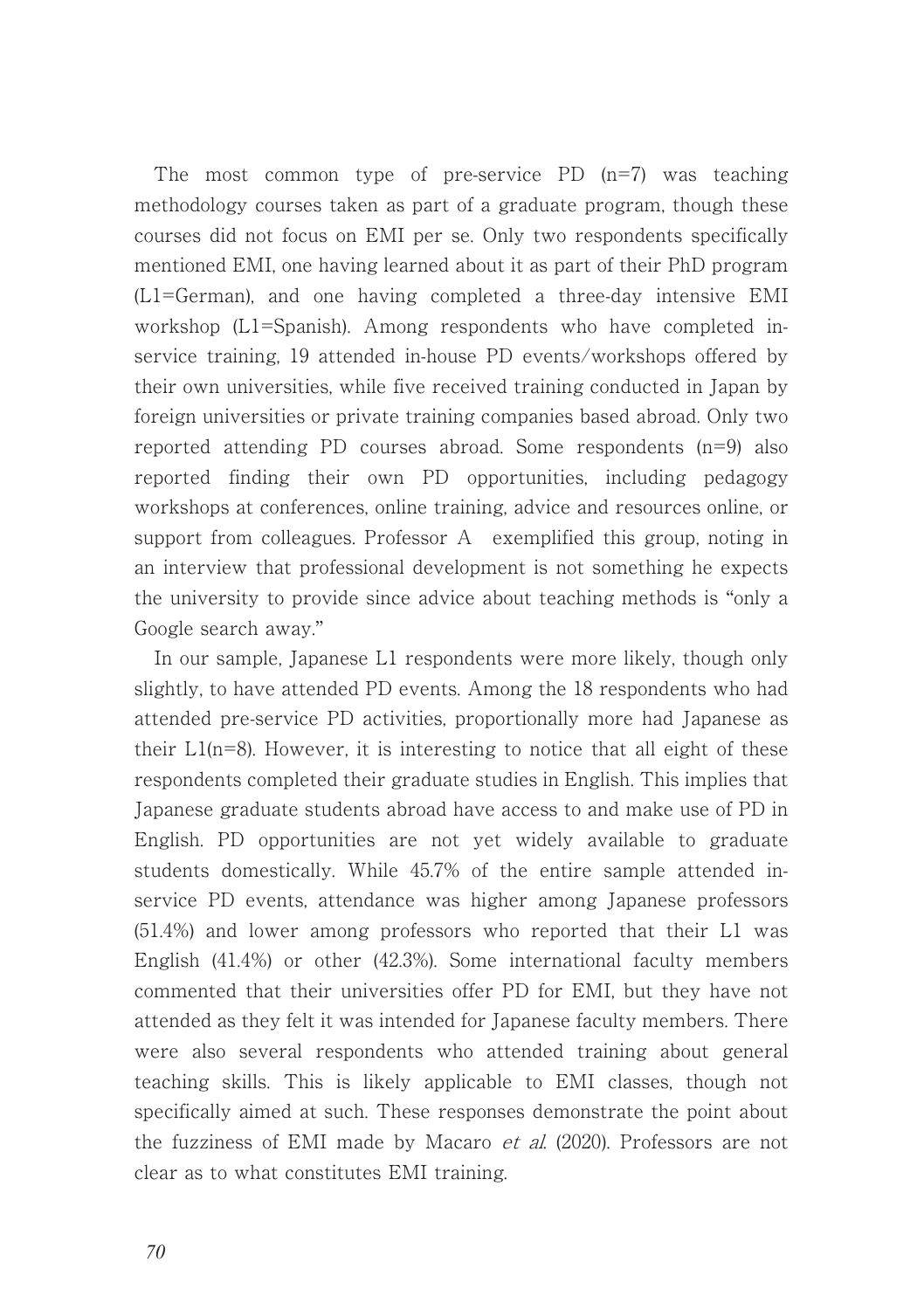### **6.2 Research Question Two**

The second research question focused on professors' beliefs about the requirements for successful EMI teaching as a proxy for their perceptions of the potential value of PD for EMI. The aim was to investigate to what extent respondents feel that teaching in EMI courses requires different competencies than L1-medium classes or using English as an academic language.

First, professors were asked if they believe that teaching methods in EMI and L1-medium classes should be different. More than half, 57.6%, reported that teaching methods have to change in EMI classes, while 22.8% said that they did not, the remainder, 19.6%, were unsure. Of those who answered that teaching methods should be different, 22 mentioned the students' language proficiency as the reason. They noted that teachers in EMI classes need to be more sensitive to students' language proficiency and maintain a slower pace, use simplified vocabulary, and implement other forms of scaffolding. Professor B mentioned their increased concern for the students' understanding when teaching in EMI,

When I teach in Japanese, I don't worry about whether my explanation is clear enough or not. I take it for granted that they can understand my Japanese. Whereas if I have to teach everything in English, I am a lot more careful.

A much smaller number, only five respondents, mentioned potential cultural issues as a reason for changing teaching methods. They touched upon the use of appropriate examples, the contrast between English as a low-context and Japanese as a high-context language, and distinct student expectations based on their experiences in different academic traditions. One survey respondent (L1 Japanese, SocSci, LangFoc) noted:

I do not have to interact with students so much when I teach in Japanese. However, I constantly have to interact with students when I teach in English because most of my students are exchange students from Europe, North America, and Oceania. They prefer interactive teaching (class activities).

A European respondent (L1 other, SocSci) commented on the lack of a shared cultural background when teaching in Japan, saying teaching EMI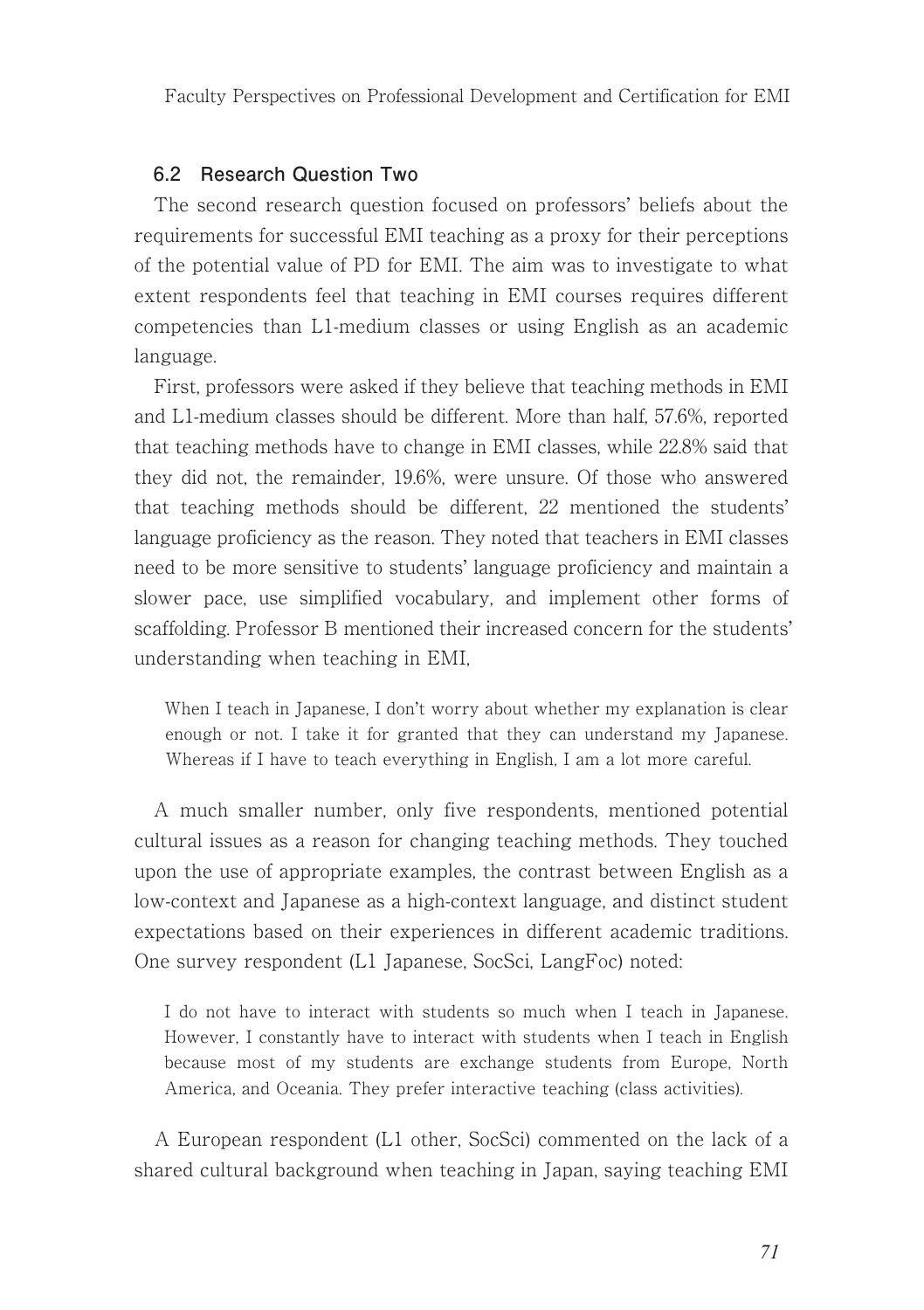courses at a European university "feels somehow 'lighter' than teaching here, simply because most students there are European, so we have more background information in common, that helps with jokes, references to popular culture, quotations, and so on."

The respondents' L1 appears to be a factor in their feelings about changing teaching style. Three-quarters (75.9%) of native English-speaking professors said that EMI necessitates a change, while just over half (51.4%) of the Japanese L1 respondents and just under half (46.1%) of other L1 respondents agreed. We also investigated the perceptions of professors based on the length of their EMI teaching career. We found that whether they were just about to start teaching, had been teaching for less than five, five to ten, or for ten or more years, more than half of the respondents felt that there is a need to change teaching style for EMI.

Given previous literature suggesting that professors in the natural sciences find teaching in EMI courses easier than those in the humanities and social sciences (Kuteeva and Airey 2014), we checked for variation in the responses by discipline. Findings from our sample are consistent with this idea, with proportionally more respondents in Natural Science and Engineering believing that EMI does not require a change in teaching methods (33.3% of those responding 'no' were in these fields compared to 11.3% of those who responded 'yes'). We also suspected that professors teaching courses with a language focus (and therefore likely to have completed language teacher training at some point in their careers) may feel differently. As might be expected, proportionally more LangFoc respondents indicate that teaching should change for EMI (20.7% of those responding 'yes' taught a LangFoc class compared to 9.5% of those who responded 'no').

Participants were also asked about their confidence teaching in English. Most (71.7%) reported that they were confident and 26.0% felt somewhat confident. Only two respondents did not feel confident. When broken down by the respondents' L1, the vast majority of international faculty members said that they are confident teaching in English and the majority of Japanese respondents said that they are somewhat confident (see Table 2). Interestingly, the Japanese respondents who are only somewhat confident are not necessarily those who lack training and support. A total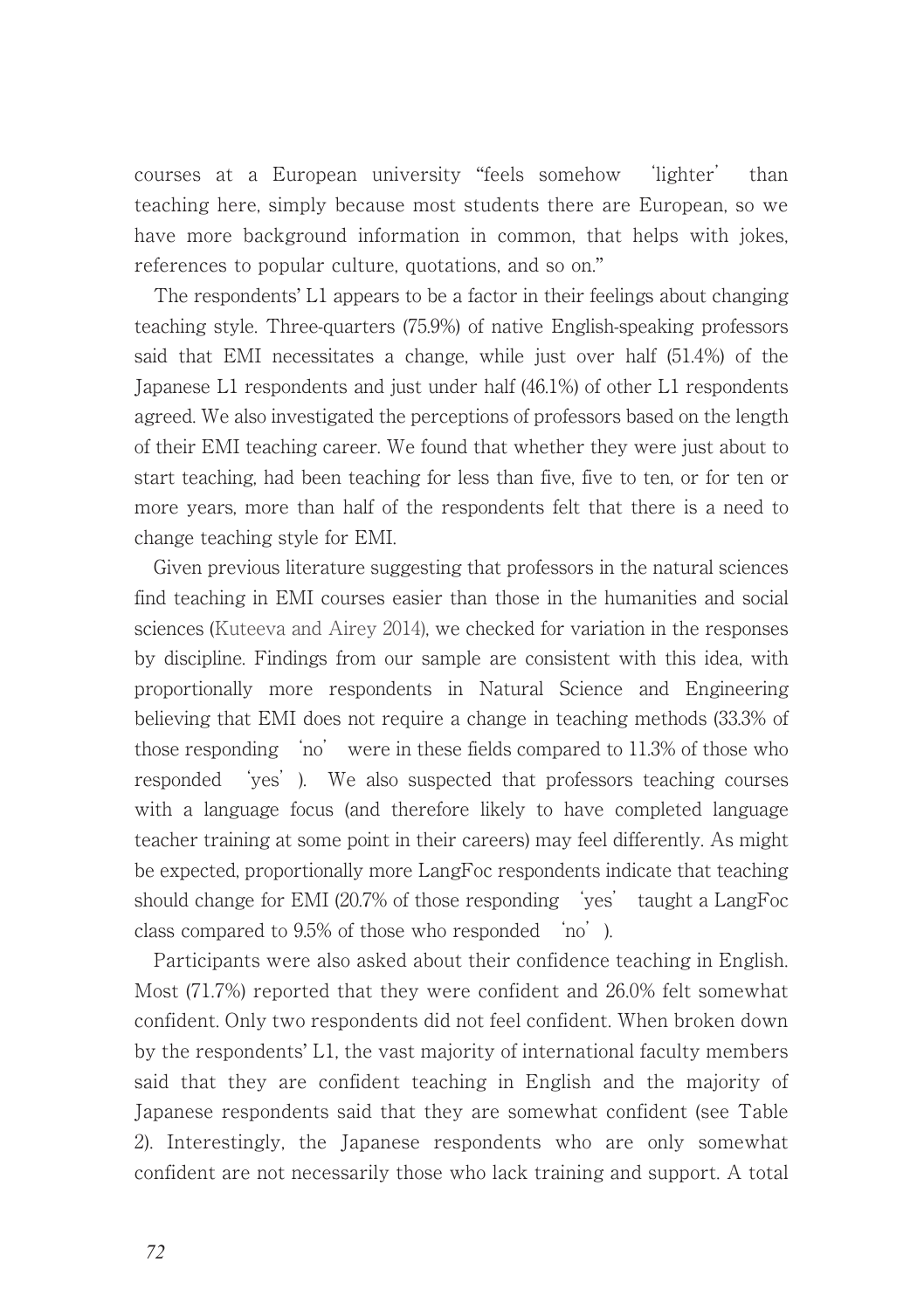of 16.6% of "somewhat confident" respondents had pre-service PD and 50.0% had in-service PD, which is consistent with the sample as a whole at 19.7% and 47.5% respectively. This "somewhat confident" group is also more likely to think that EMI certification is important for them personally, 62.5% as opposed to 52.2% of the entire sample (see section 6.3 below).

Comments from the somewhat confident Japanese professors tended to focus on language proficiency, with some mentioning their own language issues or errors, and others noting their difficulty in understanding students and assessing their learning. Several (n=7) of the somewhat confident Japanese L1 respondents compared themselves unfavorably to native speakers of English, noting that "I do not feel fully confident when I discuss with native-English students"(L1 Japanese, Hums) "I am nervous when teaching students from English-speaking countries" (L1 Japanese, unclassified discipline), or "I am not a native-English speaker and cannot teach as good as native speakers"(L1 Japanese, SocSci).

| L1       | Confident    | Not confident | Somewhat confident |
|----------|--------------|---------------|--------------------|
| Japanese | 13 (35.1)    | (5.4)         | (59.5)<br>ソツー      |
| English  | (96.6)<br>28 |               | (34)               |
| Other    | 962          |               | 38                 |

Table 3 Confidence in teaching in English

䈜 frequency, % shown in brackets Source: authors

Respondents were also asked if the English proficiency needed for EMI teaching is different from the language used when presenting at a conference. A majority (78.2%) agreed. They observed that presentations are often based on extensive preparation, with the one-way flow of ideas controlled by the presenter; however, teaching is more of a two-way communicative task that requires real-time improvisation, adaptation, and responses to student needs. The responses did not vary based on the academic subject taught but there was some variation based on the professors' L1, with native English-speaking professors being somewhat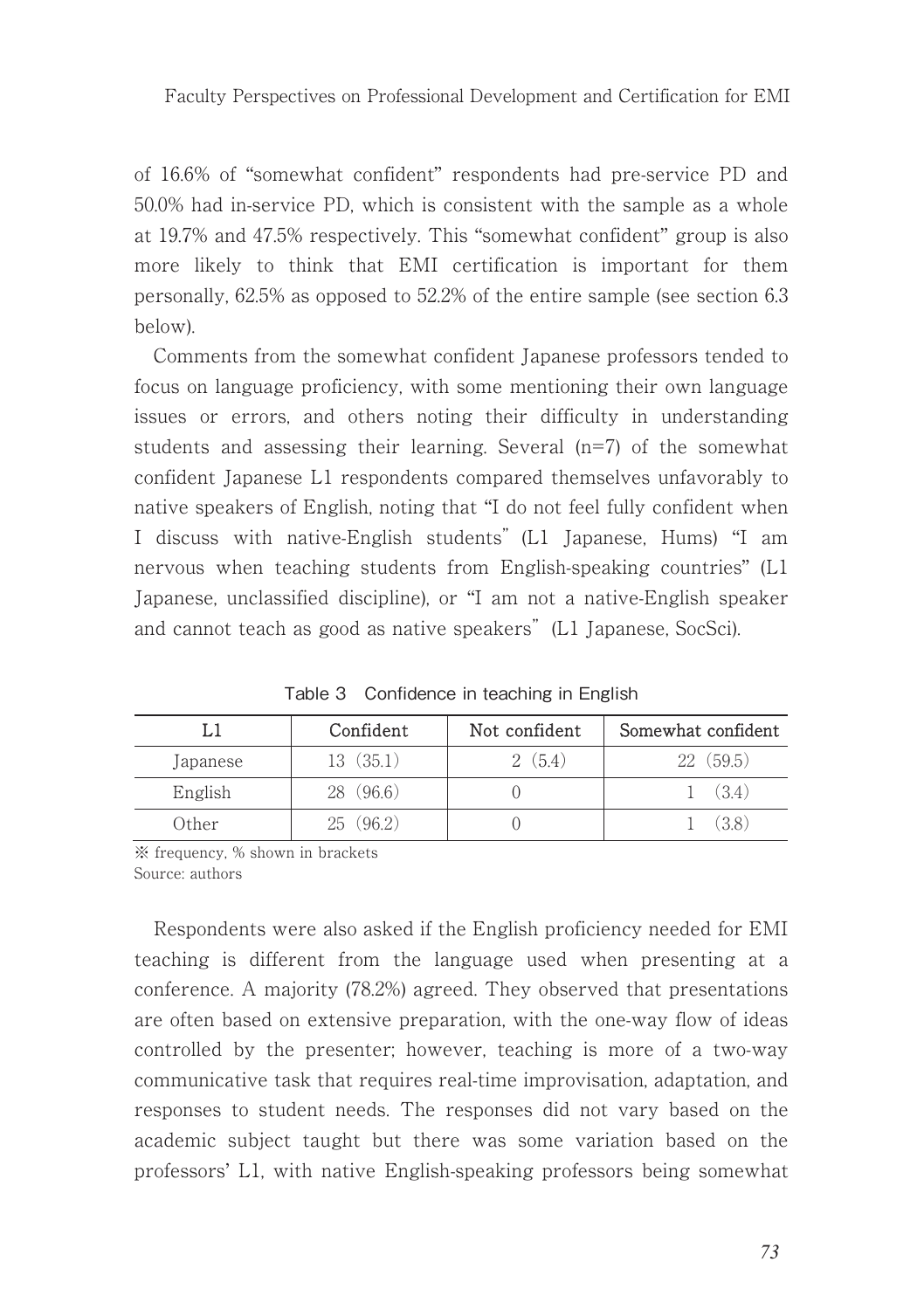less likely to acknowledge differences between presenting and teaching in English (see Table 4).

|          | Agree        |        | Unsure |  |
|----------|--------------|--------|--------|--|
| Japanese | (86.5)<br>32 | (8.1)  | (5.4)  |  |
| English  | (62.1)<br>18 | (10.3) | (27.6) |  |
| Other    | (84.6)<br>22 | (3.8)  | 11.5   |  |

Table 4 Agreement that there is a difference in required English proficiency between conference presentation and EMI teaching

䈜 frequency, % shown in brackets Source: authors

## **6.3 Research Question Three**

The third research question asks about teacher certification for EMI. The results show that certification is not implemented in Japan and is not well understood as a concept. However, respondents would be somewhat open to a certification scheme if one were implemented.

When asked about the current use of certification schemes in Japan, only one participant reported such a scheme being used at their university, 61 respondents (66.3%) said that their university does not have a certification scheme, and 30 (32.6%) professors were not sure. However, participants' comments indicate that the concept of EMI certification is not clearly understood. For example, the single participant who reported that their university has an EMI certification scheme was actually referring to university funded PD opportunities, not certification. Similar confusion was apparent among other respondents, with six questioning or expressing doubts about the definition of certification. One respondent (L1 Japanese, Eng) asked, "I am not sure what 'certification for EMI teachers' means here. Do you mean the scores such as TOEIC, TOEFL, or IELTS?" Four respondents pointed to a PhD or other academic credentials in lieu of certification, with one (L1 Japanese, Eng) saying, "a professor is not a certified teacher," and another (L1 English, SocSci) noting "all instructors must have a Masters or PhD in order to teach at the University."

Using a five-point Likert scale, respondents were asked how important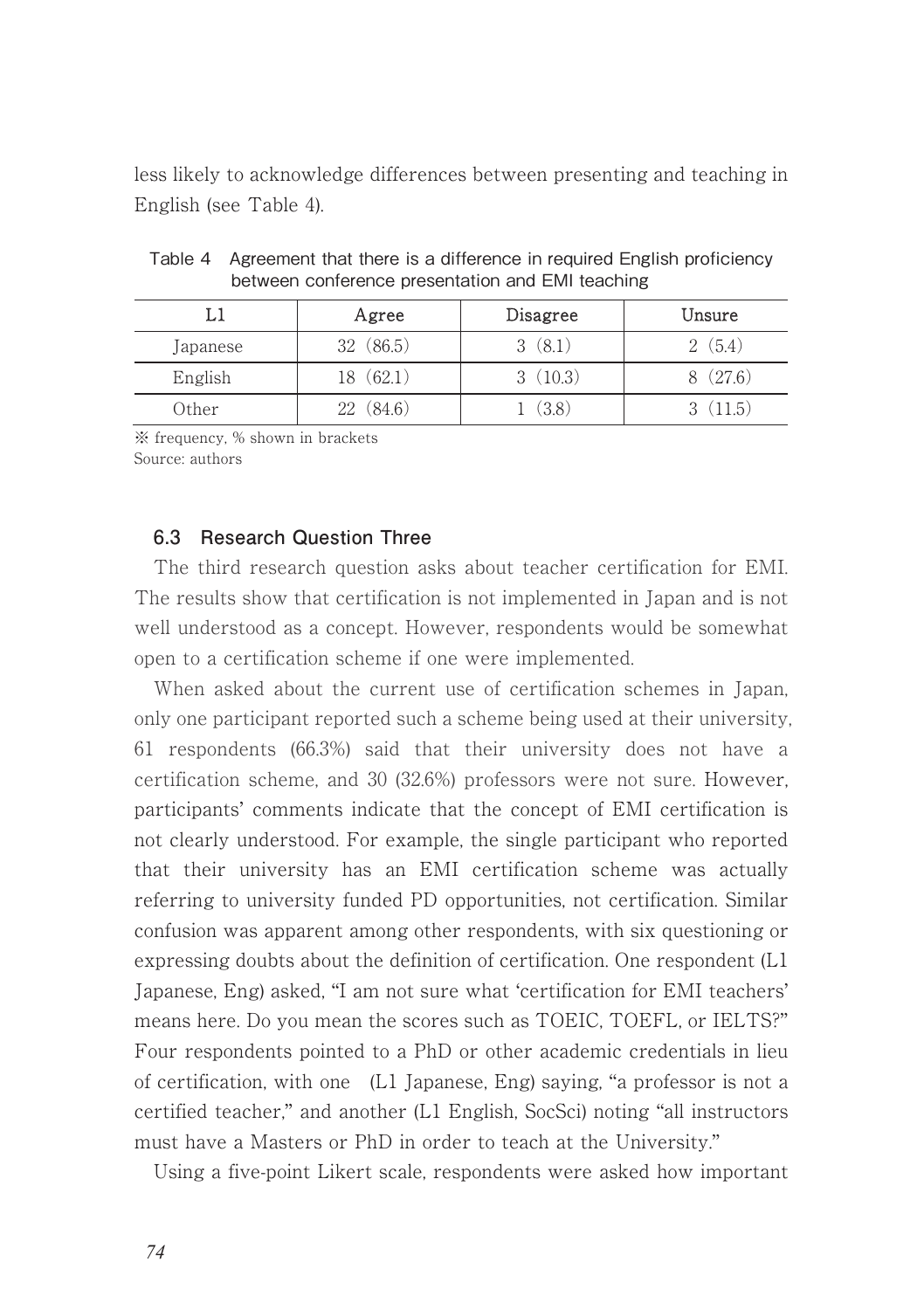certification for EMI teachers would be in five different situations: for them personally, for their department, for their university, for Japan nationally, and internationally. In all situations, at least half of respondents said that EMI certification would be at least moderately important. However, on closer examination, some interesting patterns emerged. First, perceptions of the importance of EMI certification increase as the situation becomes less personal. A total of 72.8% say a national EMI certificate would be important, whereas only 52.2% believe a certificate would be important for them personally. Also, respondents who were new to EMI teaching, those with five years or less experience, were more likely to consider personal certification important than their more experienced colleagues, but less likely to favor certification at the national level. Two interviewees (Professor B and Professor C) raised the idea that certification would be useful for those, especially less-experienced professors, looking for a new job. The Japanese L1 interviewee noted that if the certificate were issued by a prestigious foreign institution, it would be particularly valuable to "give credibility" to the EMI skills that a professor is claiming.



Source: authors



Respondents were also asked about possible issues with the implementation of a potential certification scheme for EMI teachers. The most common concern (n=24) was about the time commitment required for certification. Faculty members felt that there are already enough demands on their time and adding the burden of certification would be difficult. Professor D noted: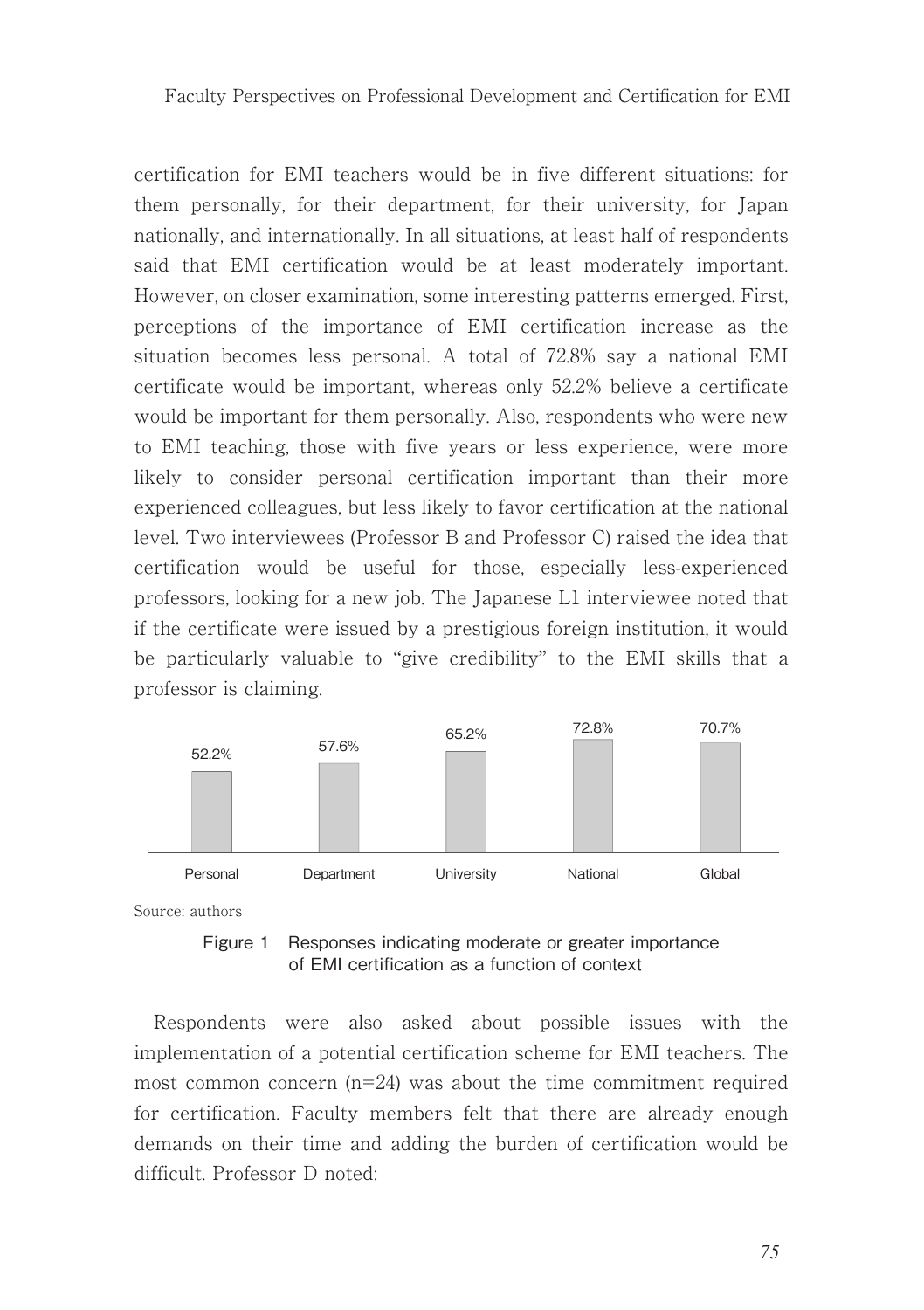Working for a Japanese university, we get more than enough to do in terms of not only teaching or researching, but also actually maintaining or developing the institution. So, you know, basically, you know, we are busy enough.

Another major concern  $(n=17)$  involved the contents or requirements of a possible certification program. Respondents were worried about how the contents would be standardized given the wide variety of disciplines taught in English. They worried about who would design and manage such a certification program. There was also a concern that certification schemes would evolve to become formalized and bureaucratized, and thus lose the value they were intended to offer. One respondent (L1 English, SocSci) noted:

I feel Japan already places far too much weight on formal certification programs. If an EMI certification program were introduced, I fear the MEXT and the institutions themselves would begin making completion of some set of courses mandatory, and I fear the requirements would become highly formalistic and would represent yet another barrier to creativity and innovation.

Participants are also concerned about costs and who would pay for certification (n=11). Some respondents (n=12) also noted a possible lack of buy-in from faculty members who may not see how obtaining certification would benefit them socially, academically, or in terms of their career. There is a similar concern about lack of buy-in from universities, with some respondents noting an apparent lack of motivation to change the current status quo at both the individual and institutional level (n=7). One respondent (L1 English, NatSci) remarked that, "there seems to be no incentive to improve one's teaching at the university level. For teaching to become more valued, it needs to be recognized with awards and/or financial incentives." There was also a minority view that requiring EMI certification could be interpreted as a threat by some faculty members (n=2), especially those for whom English proficiency is a challenge and who could be "very sensitive about their English competence and their capacity to use English in EMI." Another minority view questioned the entire premise of EMI-focused certification (n=3), noting that certification is not required for faculty members who teach in L1 so requiring it for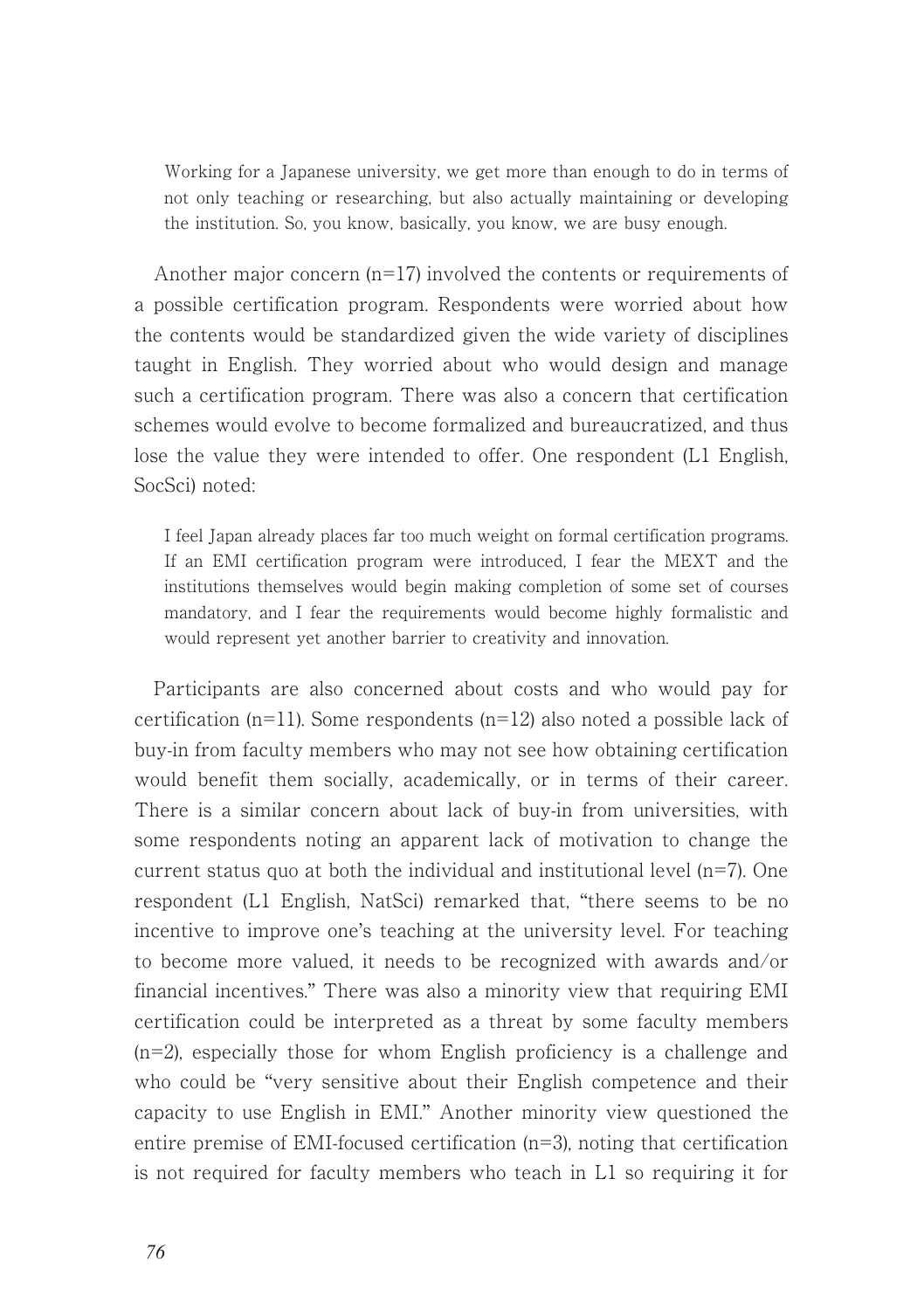EMI does not make sense and that training and PD support for teaching in general (i.e., in L1 programs) is more valuable and in more immediate need.

#### **6.4 Research Question Four**

The final research question concerns what contents the professors would like to see in a potential PD program for EMI. Respondents overwhelmingly believe that teaching skills should be the focus of PD with 34.8% saying the focus should be fully on teaching skills and a further 62.0% saying the focus should be balanced between teaching skills and language proficiency. Only three respondents wanted PD exclusively directed toward language proficiency: two of these professors are Japanese who feel somewhat confident in teaching in English, the other has two European L1 and feels confident.

With regards to program length, there was a marked preference for a short intensive PD course (47.8%) as opposed to long-term, ongoing training (17.3%) and a full 19.5% directly stated that they would not participate in a PD course of any length. When asked what they would like to actually do in a PD course, respondents expressed varying degrees of interest in possible content, with two-thirds of respondents expressing interest in learning about EMI research, but only half expressing interest in second-language acquisition research. Fewer than half (40.2%) were in favor of having their classes observed as part of a PD course. They would like to be observed by either outside experts or more experienced colleagues, but not by a supervisor or superior. One respondent (L1 Japanese, Hums, SocSci) was very clear that they "wouldn't be able to trust a boss to make an adequate assessment." A similar number of respondents (38.0%) were unsure if they wanted to be observed or not, and 21.7% were against observation.

In terms of specific elements that respondents would like to see included in a PD course, a quarter of responses mentioned instructor English proficiency. In addition to support for developing their own proficiency, respondents pointed to a need for faculty members to understand more about their students' English proficiency. For some respondents, this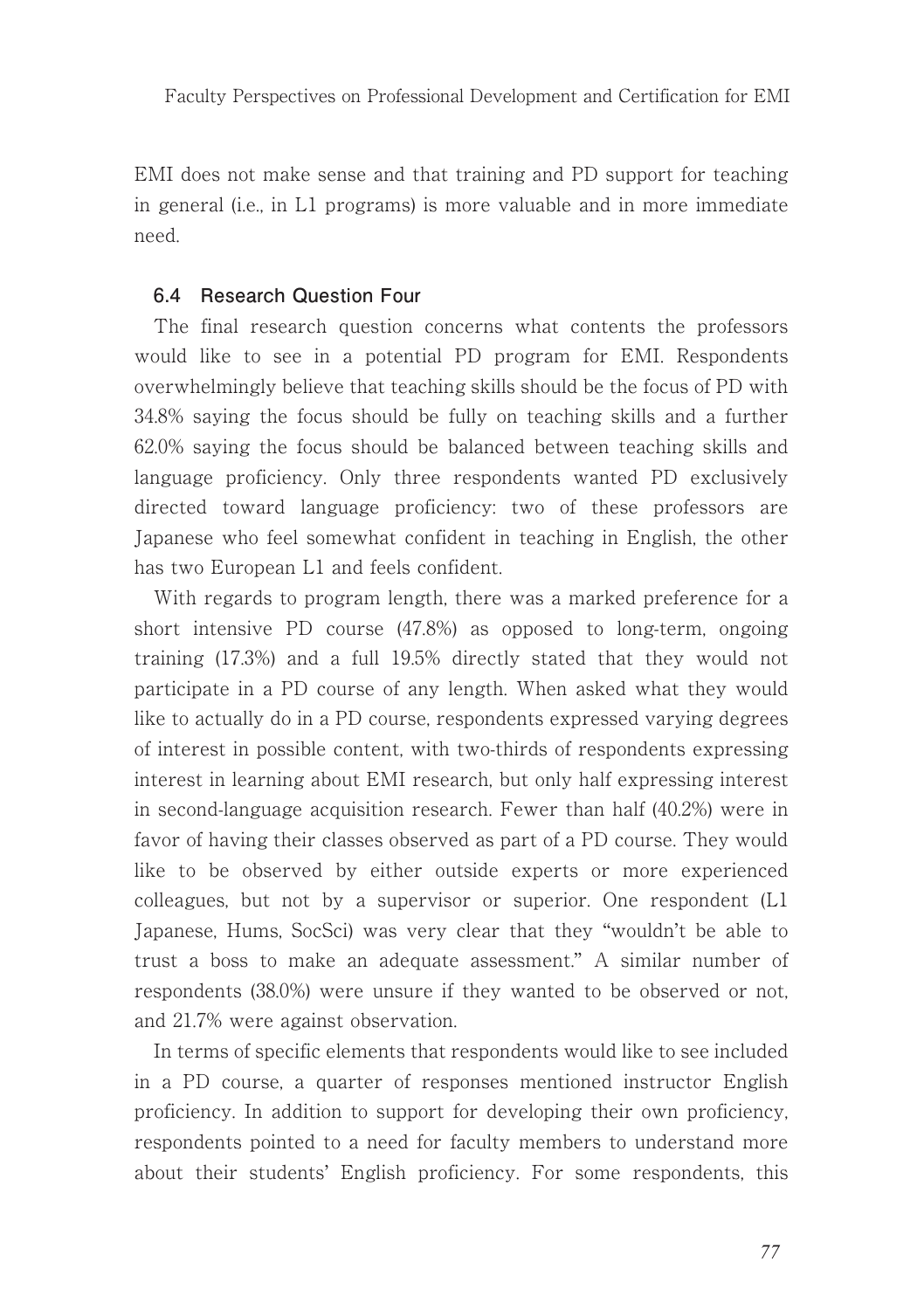included an understanding of second language acquisition theory and/or the techniques for teaching second languages, however, this view was held by only a small minority (n=3). Skills for dealing with cultural differences among students were also raised as possible content for PD courses (n=7). In particular, respondents described the need to understand the different communication styles and educational backgrounds of international students. Eighteen respondents mentioned pedagogy, with many citing the importance of general teaching skills and others specifically mentioning active learning approaches such as student interaction and participation. It was also noted that EMI teachers need to be aware of and account for contextual differences between students' learning in L1 and in EMI. The need for EMI-related PD to be discipline-specific was also raised. Professor E described the interdisciplinary communication issues that arose during a PD event sponsored by their university:

They had someone from engineering and someone from, I don't know, sociology, and they would participate in these programs and compare their exercises, for example, and give feedback to each other. But even in Japanese, they wouldn't understand each other. Yeah. In terms of the content. So that was a problem.

## **7.Discussion and Conclusions**

This study investigated EMI-related PD at universities in Japan in order to provide local depth to the multi-country findings of Macro et al. (2020). Our findings reveal the experiences, attitudes and needs of faculty members teaching in English and show how EMI in Japan is following international trends, yet also they also highlight how EMI PD must be locally situated if it is to gain effective faculty buy-in.

EMI-related PD opportunities are relatively available in Japan. Almost 20% of the professors in our study said that they had taken part in preservice training and nearly 46% reported some kind of in-service training. This is somewhat higher than the 38.6% of the Macro *et al.* (2020) sample, indicating some possible good news for the development of EMI in Japan. However, a sizable number of our participants indicated that they were not sure if they had participated in PD activities for EMI (9.8% for pre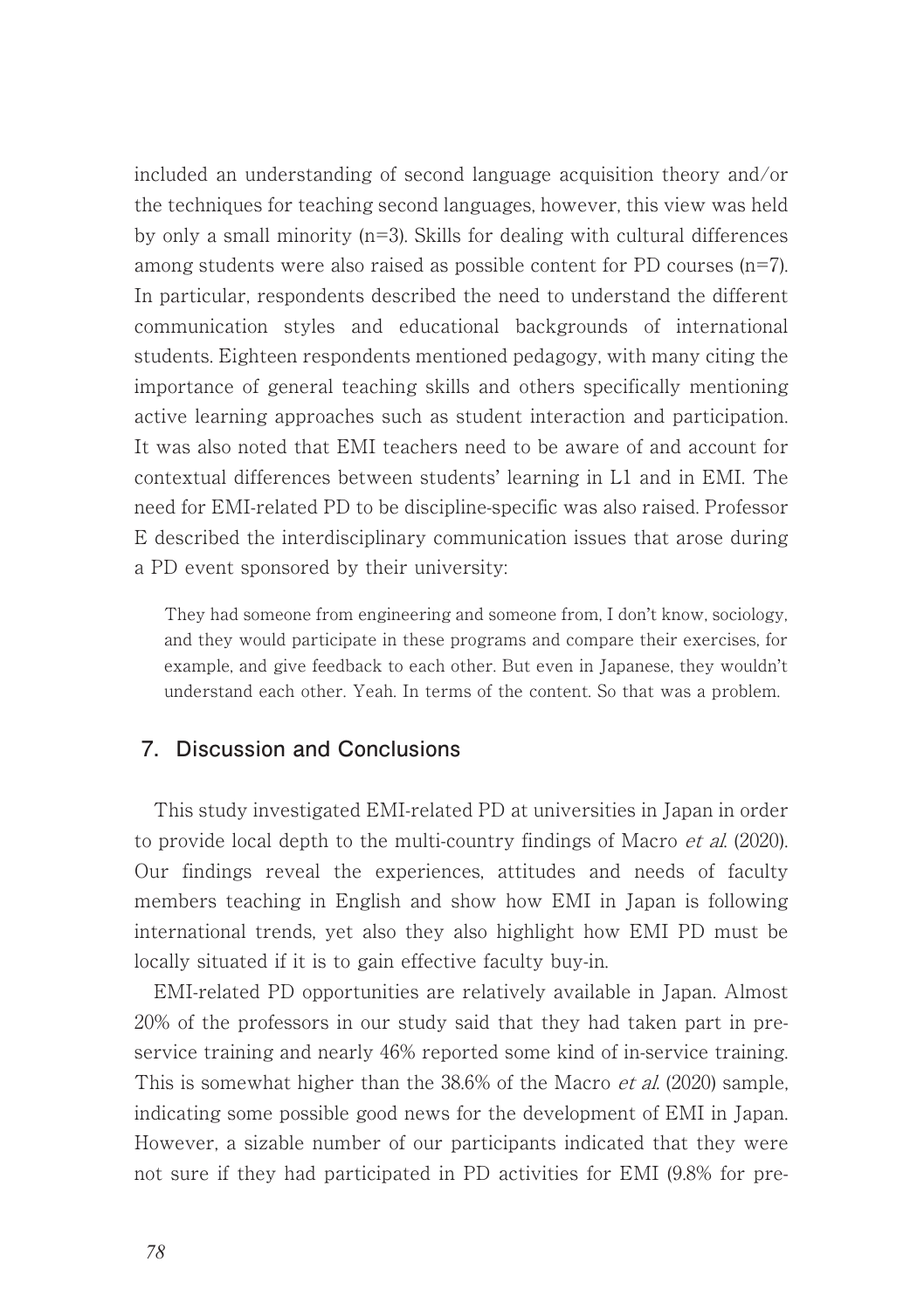service training, 5.4% for in-service training). One presumes that they know whether or not they took part in PD activities, so the uncertainty must be in whether or not those activities were intended to specifically support EMI teachers. Similar uncertainty arose in participants' understanding of what a potential certification scheme for EMI teachers might entail. Definitions of EMI and the competencies necessary to teach well in EMI contexts are unclear, even among those working in EMI programs.

Looking at the professors' preferences for EMI-related training, our respondents recognize the special skills that are needed for EMI teaching and would like PD to focus on pedagogical issues. They also had a strong preference for short-term intensive training over ongoing PD programs. This is likely due to the weight that participating in PD events would place on already overburdened professors. The time required for PD was the most common concern cited by our respondents. Macaro et al. (2020) suggested that this preference for short-term intensive PD represented a desire for a quick-fix, which they argue is an ineffective approach. However, we argue that for our context, intensive programs may be an optimal solution. The burden on professors' time can be lightened while still offering new pedagogical insights and an opportunity to create a community of practice and a network of support among fellow EMI professionals.

While our respondents were positive about the value of PD for EMI, we found that certification for EMI professors is not well understood as a concept. In contrast to Macro *et al.* (2020: 151) who claim that their respondents were "overwhelmingly" in favor of potential certification, our sample was, at best, moderately in favor, with less experienced faculty members being slightly more positive about certification. As more universities in Japan are now requiring newcomers to be willing to teach in English, certification could prove useful to those beginning their careers or switching jobs. Respondents in our sample expressed some concerns about implementing a certification scheme, including the additional costs and time-burden it would incur. Consistent with Oki's (2019) observation that faculty buy-in actually reduced when PD became mandatory, several participants worried about certification becoming overly bureaucratized. The confusion over what constitutes EMI training and certification that surfaced in our respondents' comments makes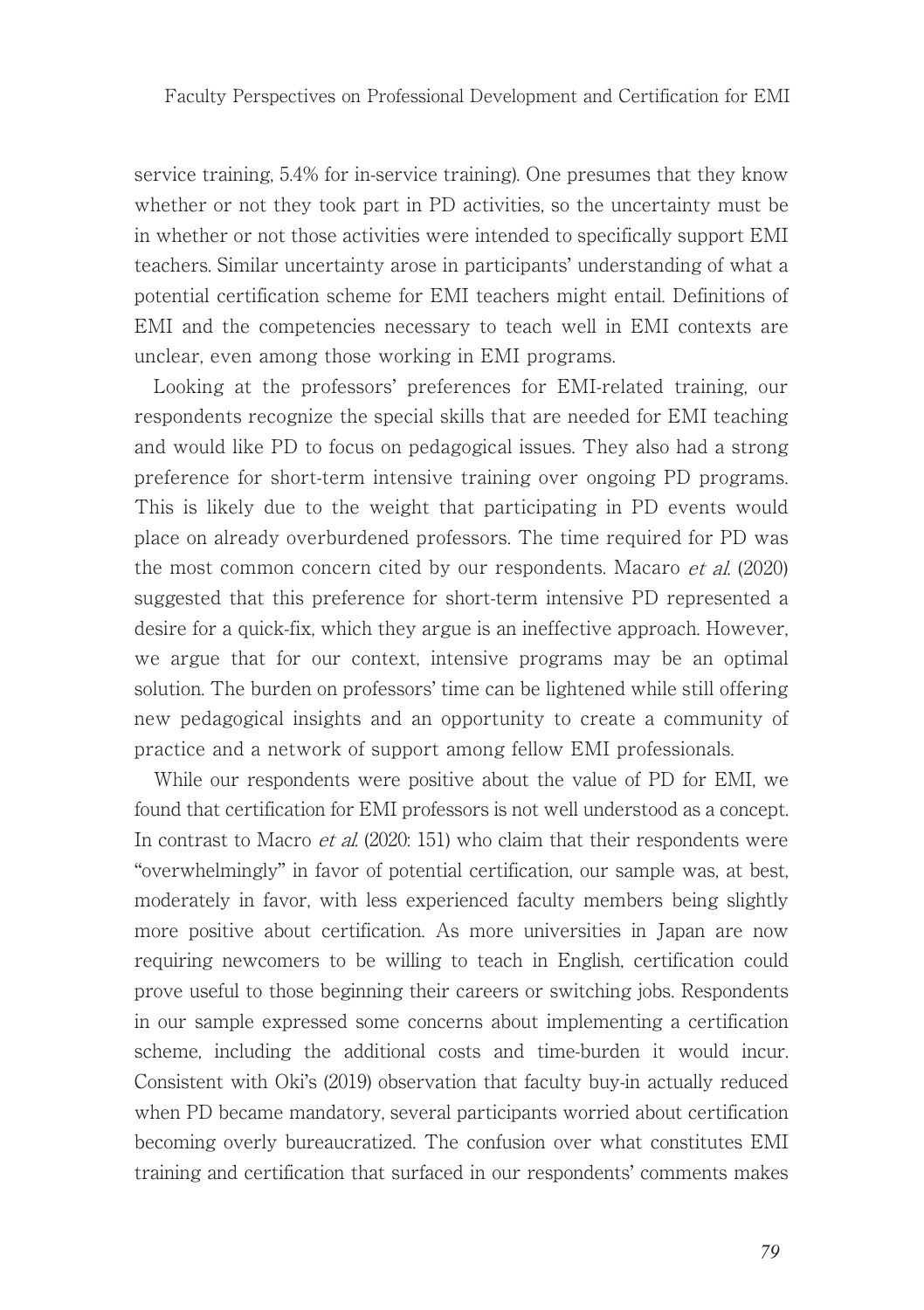it clear that these concerns cannot be effectively addressed unless those charged with designing certification establish shared understandings among faculty members about PD aims and goals.

A positive finding of note is the diversity of our survey sample, with 40.2% of respondents reporting their L1 as Japanese, 31.5% English, and 28.2% representing a total of 21 other first languages. This mirrors the diversity of the faculty body teaching in EMI programs, at least at the universities represented in our sample. While only 5.4% of all full- and part-time faculty positions are held by international professors in Japan (MEXT 2016), in our experience, they are represented at a much higher rate in EMI programs. International content-specialists are recruited for both short-term and permanent positions, and existing language-teaching specialists take on new roles in EMI programs (Kuwamura 2018).

The linguistic diversity of the sample was reflected in some interesting points in our findings. First, Japanese faculty members were more likely to have attended FD sessions for EMI teachers than their international counterparts. Some international participants felt that such FD events were intended only for the Japanese faculty. This may be related to the commonly expressed belief that FD for EMI focuses on languageproficiency issues (Bradford 2019). There may also be a structural reason for this. As noted above, MEXT promotes and tracks participation of fulltime faculty members in FD activities; however, in many cases, international faculty members working in EMI programs, especially those working in programs supported by large-scale MEXT funding schemes, are not full-time faculty. They are hired on term-limited contracts, or as special invited lecturers (Kuwamura 2018), and as such, may not be encouraged to attend FD events.

We also found that respondents' L1 was a factor in their beliefs about EMI teaching. Native English-speaking respondents were more likely than Japanese or other L1 respondents to change how they teach in EMI classes but were less likely to recognize a difference between teaching and presenting in English. We also noted that the English and other L1 groups were more confident about teaching in English than the Japanese L1 group, with the Japanese group expressing anxiety about teaching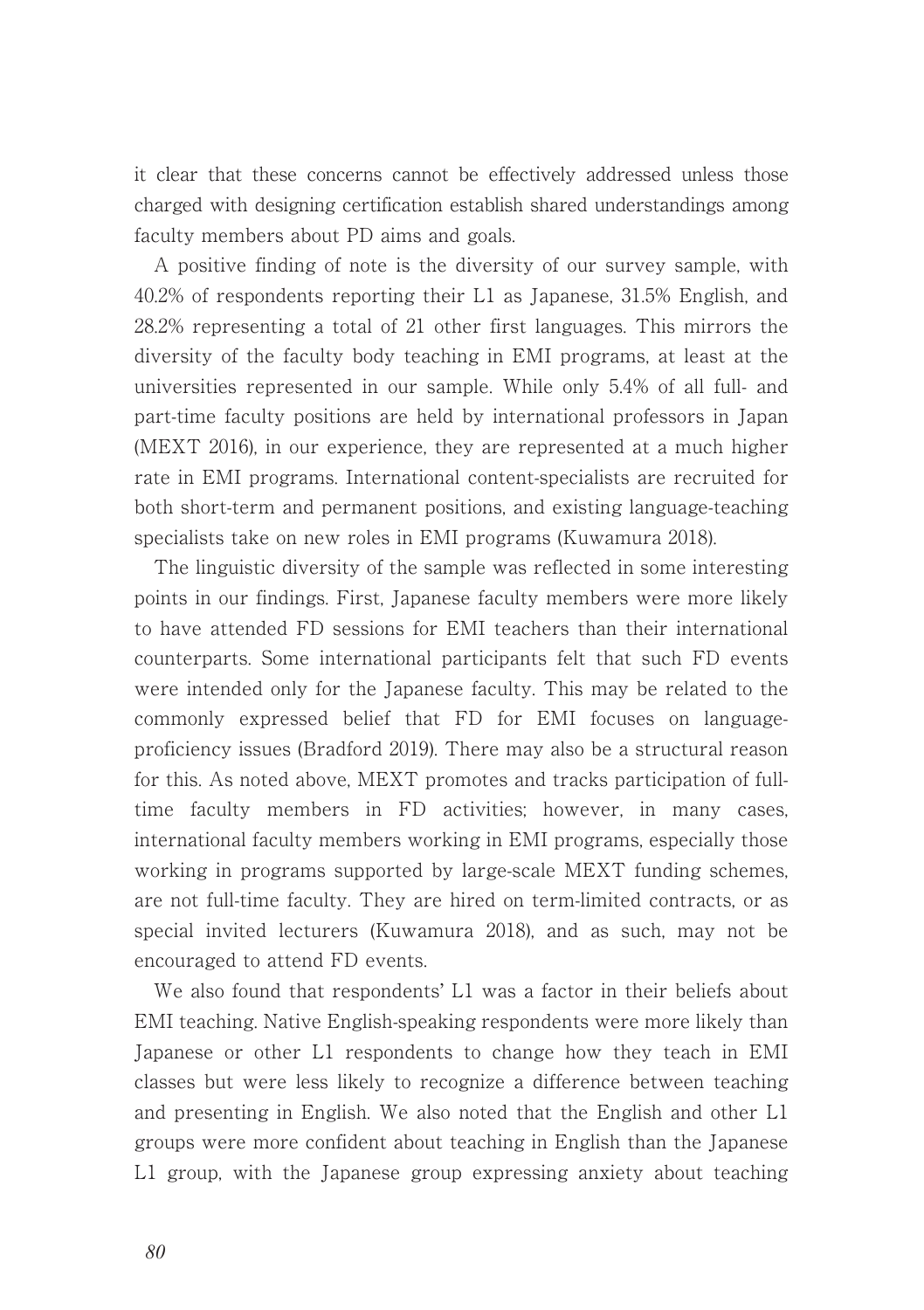native English-speaking students and unfavorably comparing their own teaching to native models. It could be that the English and other L1 groups were hired to specifically teach in English whereas the Japanese L1 professors were not. Nevertheless, this raises troubling questions about native speakerism and the perceived ownership of English in EMI programs.

Having looked at all of this, we see implications for PD planners in Japan. Some lessons from our findings are clear and straightforward: PD courses for EMI should be short-term and intensive, and focused on pedagogy. However, before designing course content, those implementing PD should look carefully at the messaging surrounding their efforts. Despite the largely positive stance towards PD for EMI, our study indicates that some faculty members remain unclear as to how EMI training might differ from general language or pedagogical skills training, and some expressed concern about the inclusivity of PD that appears to be directed towards specific subsets of EMI professors. A shared understanding of aims and goals based on a clear understanding of local contexts and needs is the key to faculty buy-in and effective PD.

#### **Notes**

- 1) The faculty body teaching EMI courses in Japan is diverse and includes professors, associate professors, lecturers, visiting faculty, adjunct faculty, instructors, and many other possible positions. For the purposes of this paper, professor refers to anyone teaching academic courses at a university or college, regardless of academic rank or tenure status.
- 2) The survey instrument is available from the authors on request.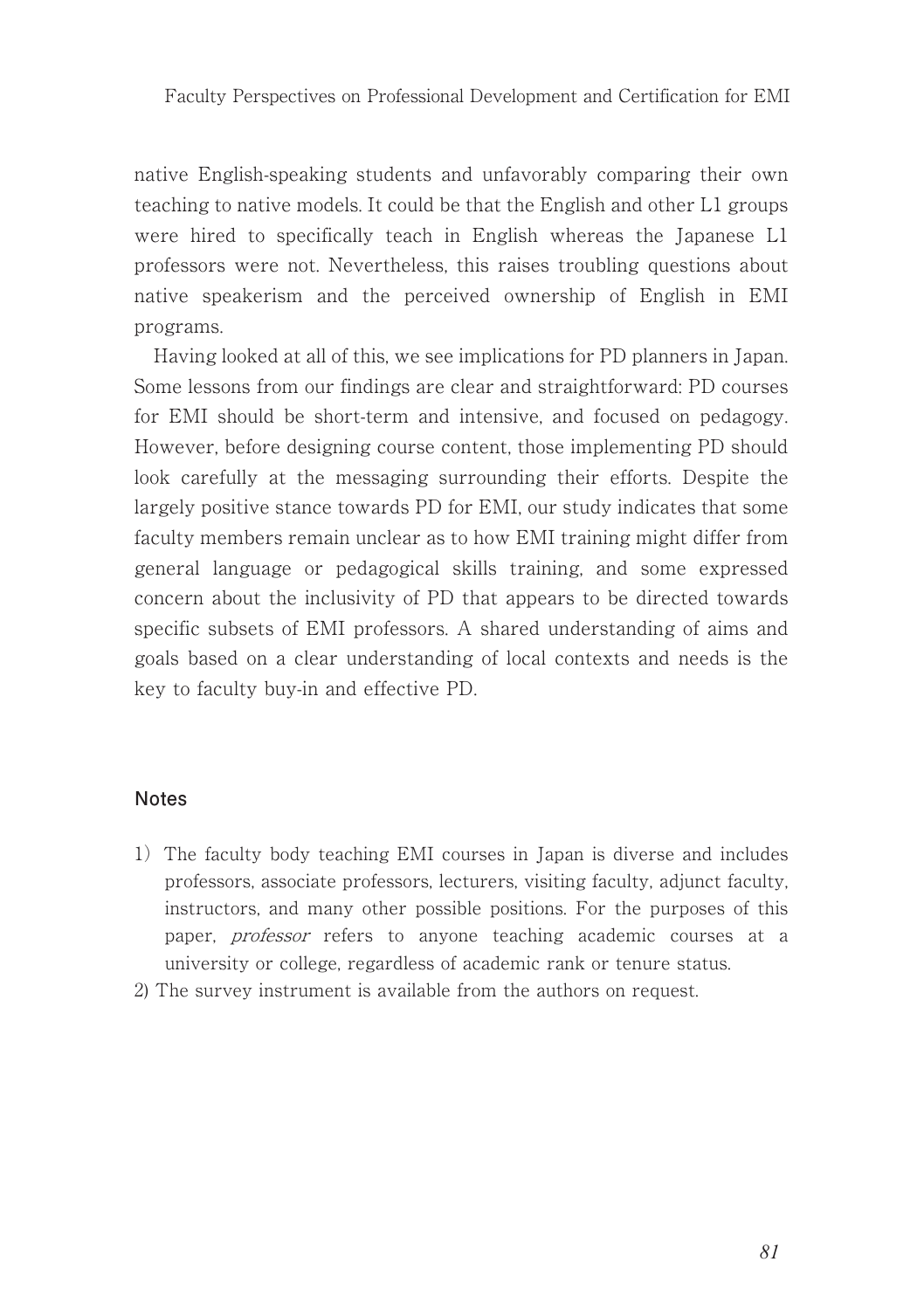#### **References**

- Airey, J., 2011, "Talking about Teaching in English: Swedish University Lecturers' Experiences of Changing Teaching Language", Ibérica, 22: 35-54.
- American Academy of Arts and Sciences, 2020, The Scope of the "Humanities" for Purposes of the Humanities Indicators. (https://www.amacad.org/ humanities-indicators/scope-of-humanities, 2021.10.1)
- Beaumont, B., 2020, "Identifying In-Service Support for Lecturers Working in English Medium Instruction Contexts", M. Carrió-Pastor, ed., Internationalising Learning in Higher Education: The Challenges of English as a Medium of Instruction, 83-110, Springer.
- Belarga, O., 2019, "Global Faculty Development Training Series: Implications for the Teaching Faculty and the University's Internationalization Program", Kansai University Journal of Higher Education, 10: 169-72. (https://www.kan sai-u.ac.jp/ctl/activity/pdf/kiyo\_no.10\_pdf/kiyo\_no.10\_17.pdf, 2021.10.1)
- Bradford, A., 2015, "Internationalization Policy at the Genba: Exploring the Implementation of Social Science English-taught Undergraduate Degree Programs in Three Japanese Universities", (Doctoral dissertation, The George Washington University), PQDT Open. (https://pqdtopen.proquest. com/doc/1668131342.html?FMT=ABS, 2021.10.1)
- Bradford, A., 2016, "Toward a Typology of Implementation Challenges Facing English-medium Instruction in Higher Education: Evidence from Japan", Journal of Studies in International Education, 20(4): 339-56. [DOI: 10.1177 /1028315316647165]
- Bradford, A., 2019, "It's Not All about English! The Problem of Language Foregrounding in English-medium Programmes in Japan", Journal of Multilingual and Multicultural Development, 40(8): 707-20. [DOI: 10.1080 /01434632.2018.1551402]
- Brown, H., 2016, "Current Trends in English-medium Instruction at Universities in Japan", OnCue Journal, 10(1): 3-20.
- Brown, H. and Bradford, A., 2017, "EMI, CLIL, & CBI: Differing Approaches and Goals", P. Clements, A. Krause, and H. Brown, eds., Transformation in Language Education, 328-34, JALT. (https://jalt-publications.org/files/pdfarticle/jalt2016-pcp-042.pdf, 2021.10.1)
- Costa, F., 2015, "English Medium Instruction (EMI) Teacher Training Courses in Europe", Ricognizioni, 4(2): 127-36. [DOI: 10.13135/2384-8987/1102]
- Chen, H., Han, J., and Wright, D., 2020, "An Investigation of Lecturers' Teaching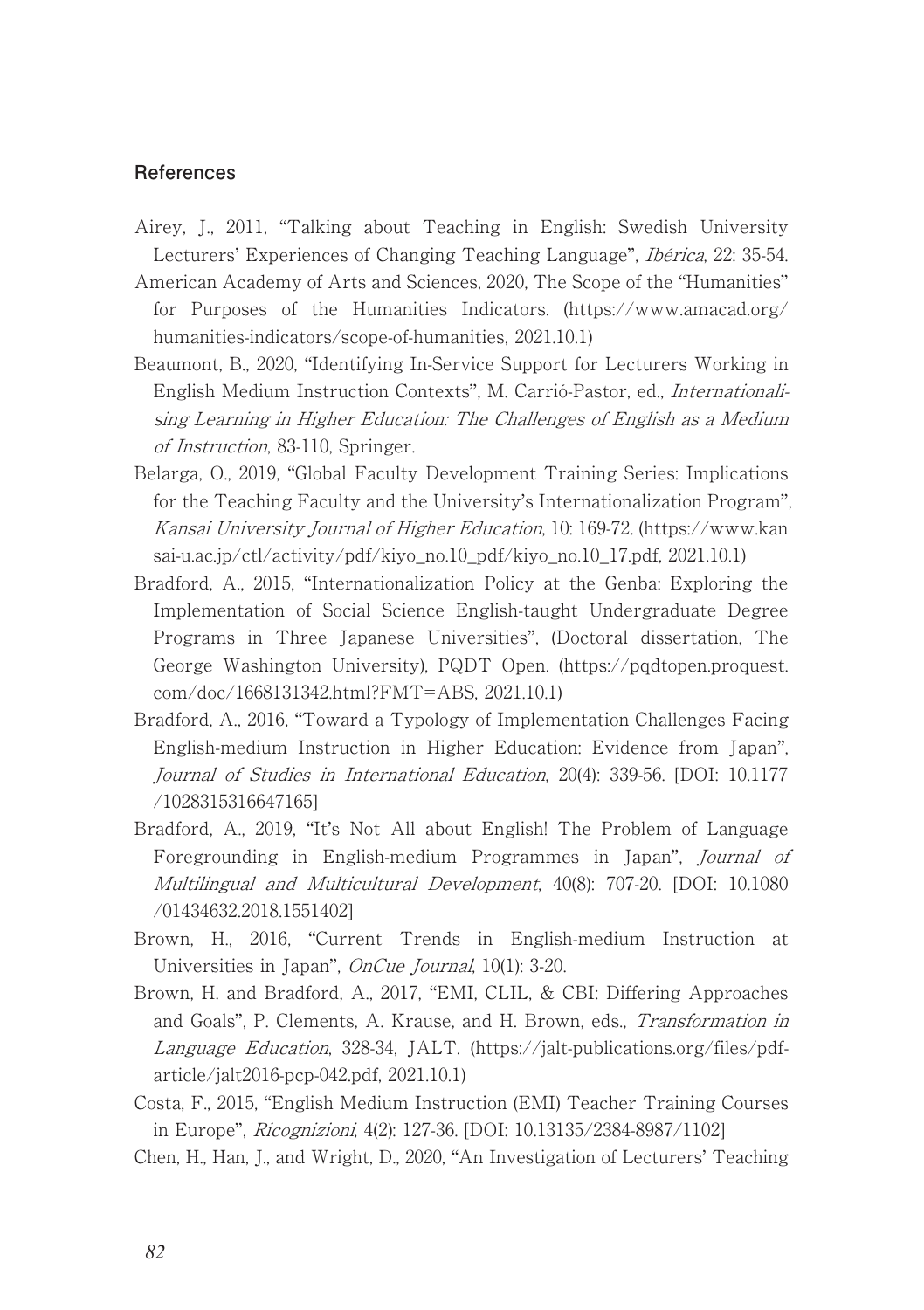through English Medium of Instruction: A Case of Higher Education in China", Sustainability 2020, 12(10: 4046): 1-16. [DOI: 10.3390 /su12104046]

- Cho, D. W., 2012, "English-medium Instruction in the University Context of Korea: Tradeoff between Teaching Outcomes and Media-imitated University Ranking", The Journal of Asia TEFL, 9(4): 135-63.
- Dafouz, E., 2018, "English-medium Instruction and Teacher Education Programmes in Higher Education: Ideological Forces and Imagined Identities at Work", International Journal of Bilingual Education and Bilingualism, 21(5): 540-52. [DOI: 10.1080/13670050.2018.1487926]
- Dafouz, E. and Smit, U., 2020, ROAD-MAPPING English Medium Education in the Internationalised University, Palgrave Macmillan.
- Devlin, M. and Samarawickrema, G., 2010, "The Criteria of Effective Teaching in a Changing Higher Education Context", Higher Education Research & Development, 29(2): 111-24. [DOI: 10.1080/07294360903244398]
- Dimova, S. and King, J., 2018, "Assessing English-medium Instruction Lecturer Language Proficiency across Disciplines", TESOL Quarterly, 52(3): 634-56. [DOI: 10.1002/tesq.454]
- Doiz, A., Lasagabaster, D., and Sierra, J. M., 2013, "Globalisation, Internationalisation, Multilingualism and Linguistic Strains in Higher Education", Studies in Higher Education, 38(9): 1407-21. [DOI: 10.1080/ 03075079.2011. 642349]
- European Commission, 2017, Communication from the commission to the European Parliament, the Council, the European Economic and Social Committee and the Committee of the Regions on a renewed EU agenda for higher education. (SWD (2017) 164 final). Brussels. (https://eur-lex. europa.eu/legal-content/EN/TXT/?uri=CELEX%3A52017DC0247, 2021.10.1)
- Fahnert, B., 2015, "Teaching Matters: Academic Professional Development in the Early 21st Century", FEMS microbiology letters, 362(20: fnv156): 1-6. (https://academic.oup.com/femsle/article/362/20/fnv156/543204, 2021.10.1)
- Fink, L. D., 2013, "The Current Status of Faculty Development Internationally", International Journal for the Scholarship of Teaching and Learning, 7(2): 1- 9. [DOI: 10.20429/ijsotl.2013.070204]
- Fortanet-Gómez, I., 2020, "The Dimensions of EMI in the International Classroom: Training Teachers for the Future University", M. M. Sánchez-Pérez, ed., Teacher Training for English-medium Instruction in Higher Education, 1-20, IGI Global.
- Greer, D. A., Cathcart, A., and Neale, L., 2016, "Helping Doctoral Students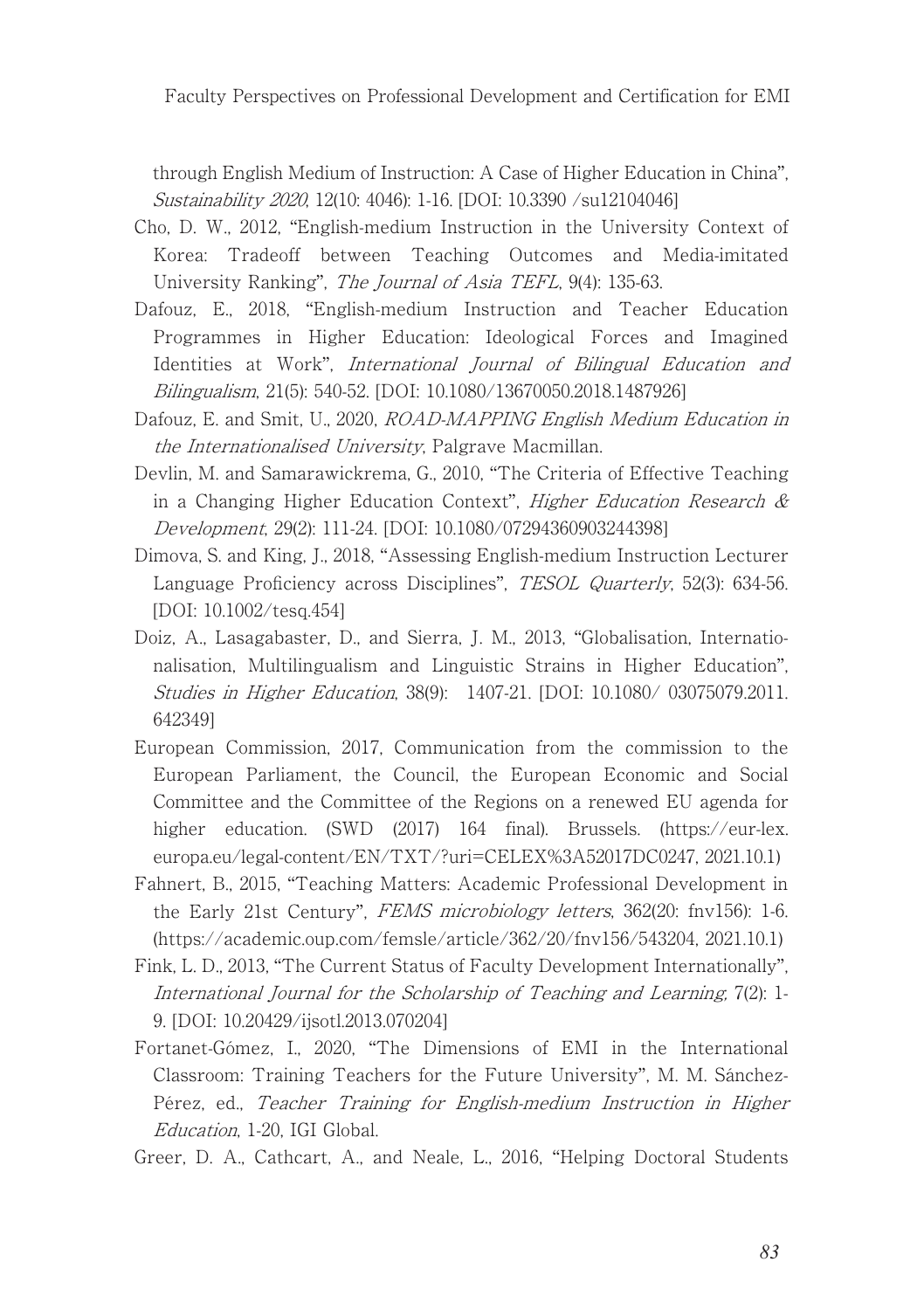Teach: Transitioning to Early Career Academia through Cognitive Apprenticeship", Higher Education Research and Development, 35(4): 712- 26. [DOI: 10.1080/07294360.2015.1137873]

- Haines, K., 2017, "Purposeful Interaction and the Professional Development of Content Teachers: Observations of Small-group Teaching and Learning in the International Classroom", J. Valcke and R. Wilkinson, eds., Integrating Content and Language in Higher Education: Perspectives on Professional Practice, 39-58, Peter Lang.
- Horie, M., 2018, "Faculty Training for Non-native Speakers at Japanese Universities: Effective English-medium Teaching for a Culturally Diverse Student Population", A. Bradford and H. Brown, eds., *English-medium* Instruction in Japanese Higher Education: Policy, Challenges and Outcomes, 207-21, Multilingual Matters.
- Inamorato dos Santos, A., Gaušas, S., Mackevičiūtė, R., Jotautytė, A., and Martinaitis, Ž., 2019, Innovating Professional Development in Higher Education: Case Studies, EUR 29669 EN, Publications Office of the European Union. (https://publi cations.jrc.ec.europa.eu/repository/handle/JRC115595, 2021.10.1)
- Jiang, L., Zhang, L. J., and May, S., 2019, "Implementing English-medium Instruction (EMI) in China: Teachers' Practices and Perceptions, and Students' Learning Motivation and Needs", *International Journal of Bilingual Education* and Bilingualism, 22(2): 107-19. [DOI: 10.1080/13670050.2016.12 31166]
- Kurita, K., 2020, "Daigaku Insei no tameno Kyouiku Kenshu no Genjyo to Kadai (Current State and Issues of Programs in University Teaching for Graduate Students)", The Annual Report of Educational Psychology in Japan, 59: 191- 208. [DOI: 10.5926/arepj.59.191]
- Kuteeva, M. and Airey, J., 2014, "Disciplinary Differences in the Use of English in Higher Education: Reflections on Recent Language Policy Developments", Higher Education, 67(5): 533-49. [DOI: 10.1007/s10734-013-9660-6]
- Kuwamura, A., 2018, "The Future of English-medium Instruction in Japan", A. Bradford and H. Brown, eds., *English-medium Instruction in Japanese Higher* Education: Policy, Challenges and Outcomes, 265-82, Multilingual Matters.
- Kuwamura, A., 2019. English-medium instruction and the expanding role of language educators.In P. Clements, A. Krause, & P. Bennett (Eds.), Diversity and inclusion. Tokyo: JALT. (https://jalt-publications.org/sites/default/ files/ pdf-article/jalt2018-pcp-003.pdf)
- Kvale, S., 2008. Doing interviews. London: SAGE Publications. Lasagabaster, D., 2018, "Fostering Team Teaching: Mapping out a Research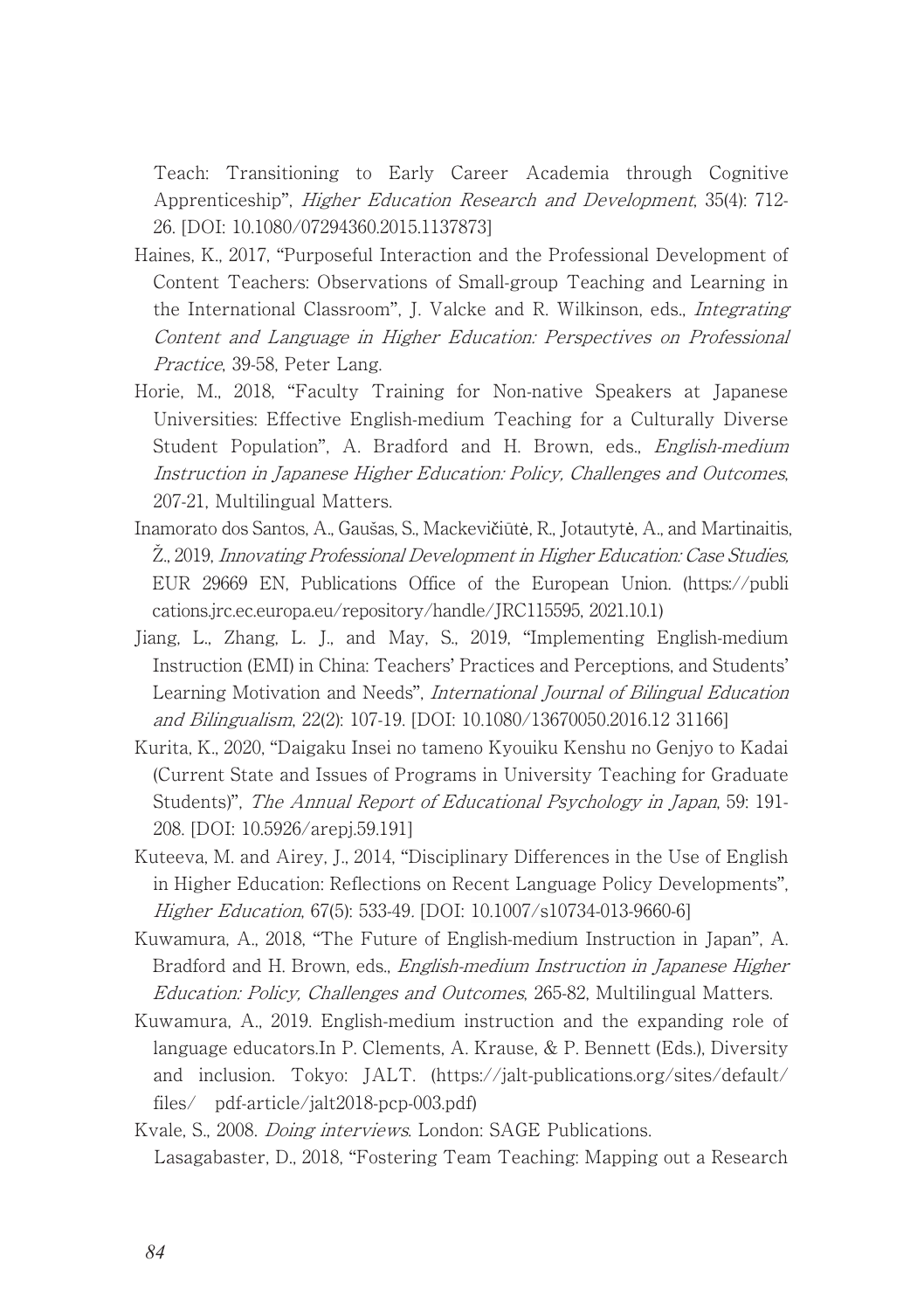Faculty Perspectives on Professional Development and Certification for EMI

Agenda for English-medium Instruction at University Level", Language Teaching, 51(3): 400-16. [DOI: 10.1017/S0261444818000113]

- Land, R. and Gordon, G., 2015, Teaching Excellence Initiatives: Modalities and Operational Factors, The Higher Education Academy. (https://w ww.advance-he.ac.uk/knowledge-hub/teaching-excellence-initiatives-modalit ies-and-operational-factors, 2021.10.1)
- Macaro, E., Curle, S., Pun, J., An, J., and Dearden, J., 2018, "A Systematic Review of English Medium Instruction in Higher Education", Language Teaching, 51(1):36-76. [DOI:10.1017/S0261444817000350]
- Macaro, E., Akincioglu, M., and Han, S., 2020, "English Medium Instruction in Higher Education: Teacher Perspectives on Professional Development and Certification, International Journal of Applied Linguistics, 30(1): 144-57. [DOI: 10.1111/ijal.12272]
- Macaro, E. and Tian, L., 2020, "Developing EMI Teachers through a Collaborative Research Model", Journal of Multilingual and Multicultural Development, 1-16. [DOI: 10.1080/01434632.2020.1862131]
- McCarty, S., 2020, "Global Faculty Development in Practice", APACALL Newsletter, 24: 5-8, The Asia-Pacific Association for Computer-Assisted Language Learning. (http://www.apacall.org/news/APACALL\_Newsletter 24.pdf, 2021.10.1)
- MEXT., 2016, MEXT: Statistical abstract 2016 edition. (https://www. mext.go.jp/en/publication/statistics/title02/detail02/1379369.htm, 2021.10.1)
- MEXT., 2020, Heisei 30-nendo no Daigaku ni okeru Kyouiku Naiyo-tou no Kaikaku Joukyo ni tsuite (Gaiyō) (Reform Status of Education Content at Universities in 2018 (summary)), MEXT. (https://www.mext.go.jp/content/ 20201005-mxt\_daigakuc03-000010276\_1.pdf, 2021.10.1)
- Nakai, T., 2008, Daigaku Kyoin no tameno Kyoshitsu Eigo Hyogen (Faculty Guide to Classroom English), ALC.
- O'Dowd, R., 2018, "The Training and Accreditation of Teachers for English Medium Instruction: An Overview of Practice in European Universities", International Journal of Bilingual Education and Bilingualism, 21(5): 553-63. [DOI: 10.1080/13670050.2018.1491945]
- Ödalen, J., Brommesson, D., Erlingsson, G.Ó., Schaffer, J. K., and Fogelgren, M., 2019, "Teaching University Teachers to Become Better Teachers: The Effects of Pedagogical Training Courses at Six Swedish Universities", Higher Education Research & Development, 38(2): 339-53. [DOI: 10.1080/07294360.2018.1512955]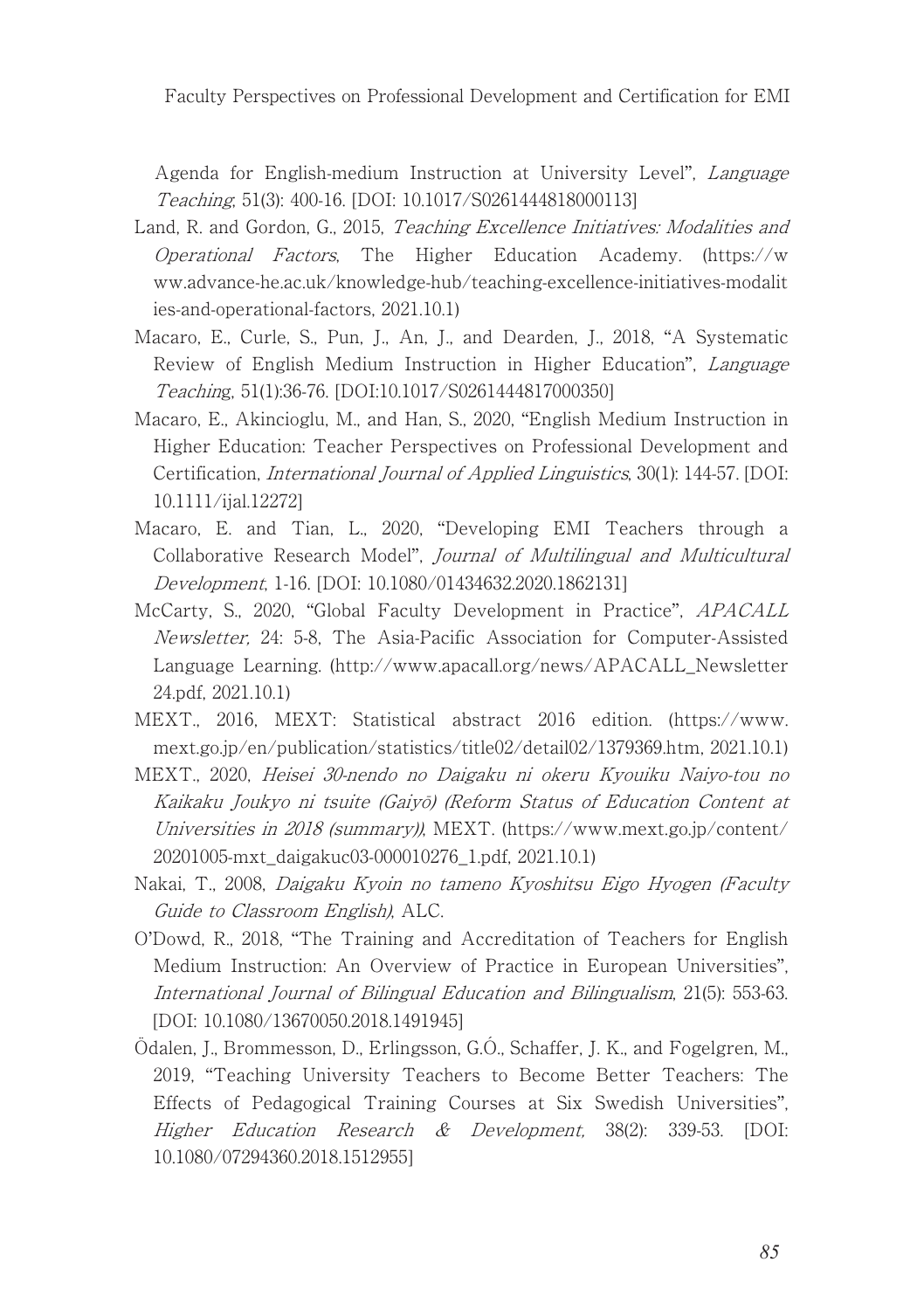- Oki, H., 2019, "Nihon no FD no Genjo to Kadai (Current Status and Issues of FD in Japan)", Nagoya Higher Education Research, 19: 17-32.
- Ota, H. and Horiuchi, K., 2018, "How Accessible are English-taught Programs? Exploring International Admissions Procedures", A. Bradford and H. Brown, eds., English-medium Instruction in Japanese Higher Education: Policy, Challenges and Outcomes, 108-29, Multilingual Matters.
- Richards, J. and Pun, J., 2021, "A Typology of English-medium Instruction", RELC Journal. Advance online publication. [DOI: 10.1177/0033688220968584]
- Rakhshandehroo, M., 2020, Faculty Development Support and EMI in Japan (Conference presentation), JALT2020: 46th Annual International Conference on Language Teaching and Learning & Educational Materials Exhibition, November 16-23, Online.
- Rothman, R. J., 2020, "Faculty Development in Japan: MEXT Expectations and the Reality at Internationalizing Universities", The Journal of Kanda University of International Studies, 32: 301-21.
- Sánchez-García, D. and Dafouz, E., 2020, "Equipping Educational Developers for Inclusive International Programmes in Higher Education", M. M. Sánchez-Pérez, ed., Teacher Training for English-Medium Instruction in Higher Education, 21-40, IGI Global.
- Sánchez-Pérez, M. M., ed., 2020, Teacher Training for English-Medium Instruction in Higher Education, IGI Global.
- Sato, M., 2013, Unpacking Faculty Development in Japan: An Ethnography of Faculty Development Practitioners, (Doctoral dissertation, University of Oxford), Oxford University Research Archive. (https://www.ora.ox.ac.uk/, 2021.10.1)
- Yamamoto, B. A. and Bysouth, D., eds., 2015, A Handbook for Enhancing English-medium Program Quality and Practice: Towards Effective Teaching, Learning and Assessment, Osaka University Press.

#### **Acknowledgements**

This work was partially supported by JSPS KAKENHI Grant Number 20H01698.